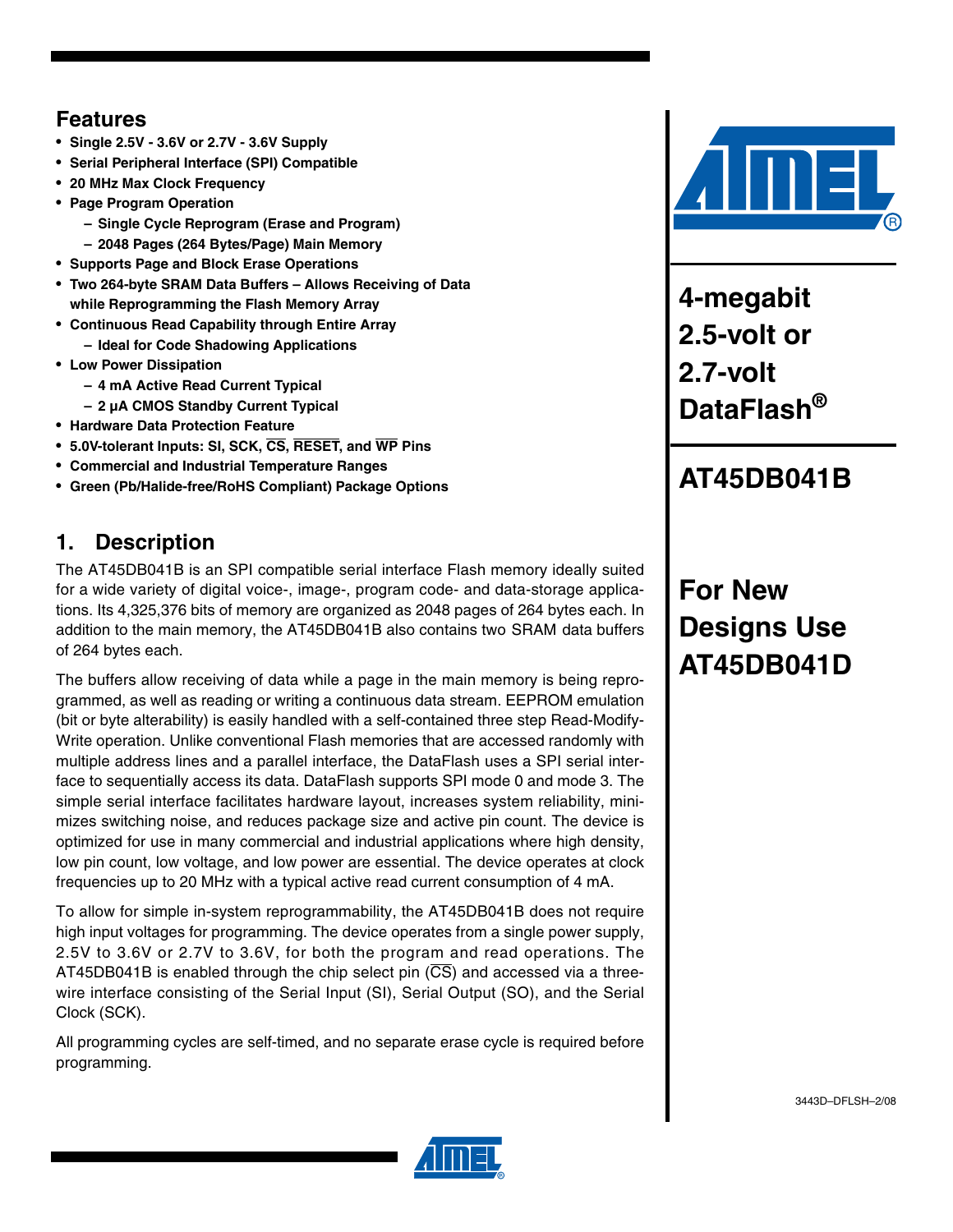

When the device is shipped from Atmel, the most significant page of the memory array may not be erased. In other words, the contents of the last page may not be filled with FFH.

## **2. Pin Configurations and Packages**

| Table 2-1.             | <b>Pin Configurations</b> |                                 |
|------------------------|---------------------------|---------------------------------|
| <b>Pin Name</b>        |                           | <b>Function</b>                 |
| $\overline{\text{CS}}$ |                           | <b>Chip Select</b>              |
| <b>SCK</b>             |                           | Serial Clock                    |
| SI                     |                           | Serial Input                    |
| SO                     |                           | <b>Serial Output</b>            |
| $\overline{\text{WP}}$ |                           | Hardware Page Write Protect Pin |
| <b>RESET</b>           |                           | Chip Reset                      |
| RDY/BUSY               |                           | Ready/Busy                      |



<span id="page-1-0"></span>Note: 1. The next generation DataFlash devices will not be offered in 28-SOIC package, therefore, this package is not recommended for new designs.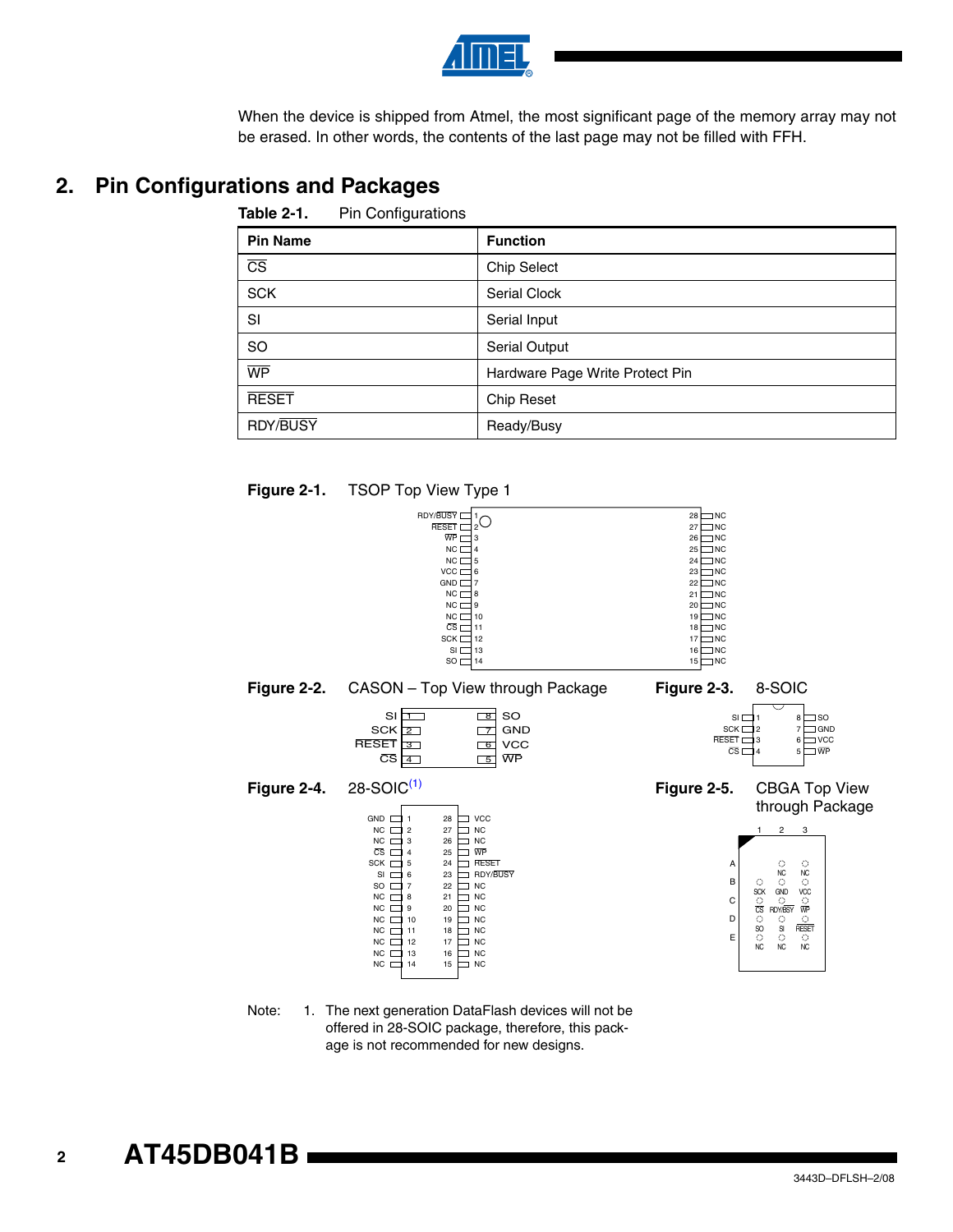## **3. Block Diagram**



## **4. Memory Array**

To provide optimal flexibility, the memory array of the AT45DB041B is divided into three levels of granularity comprising of sectors, blocks, and pages. The Memory Architecture Diagram illustrates the breakdown of each level and details the number of pages per sector and block. All program operations to the DataFlash occur on a page-by-page basis; however, the optional erase operations can be performed at the block or page level.





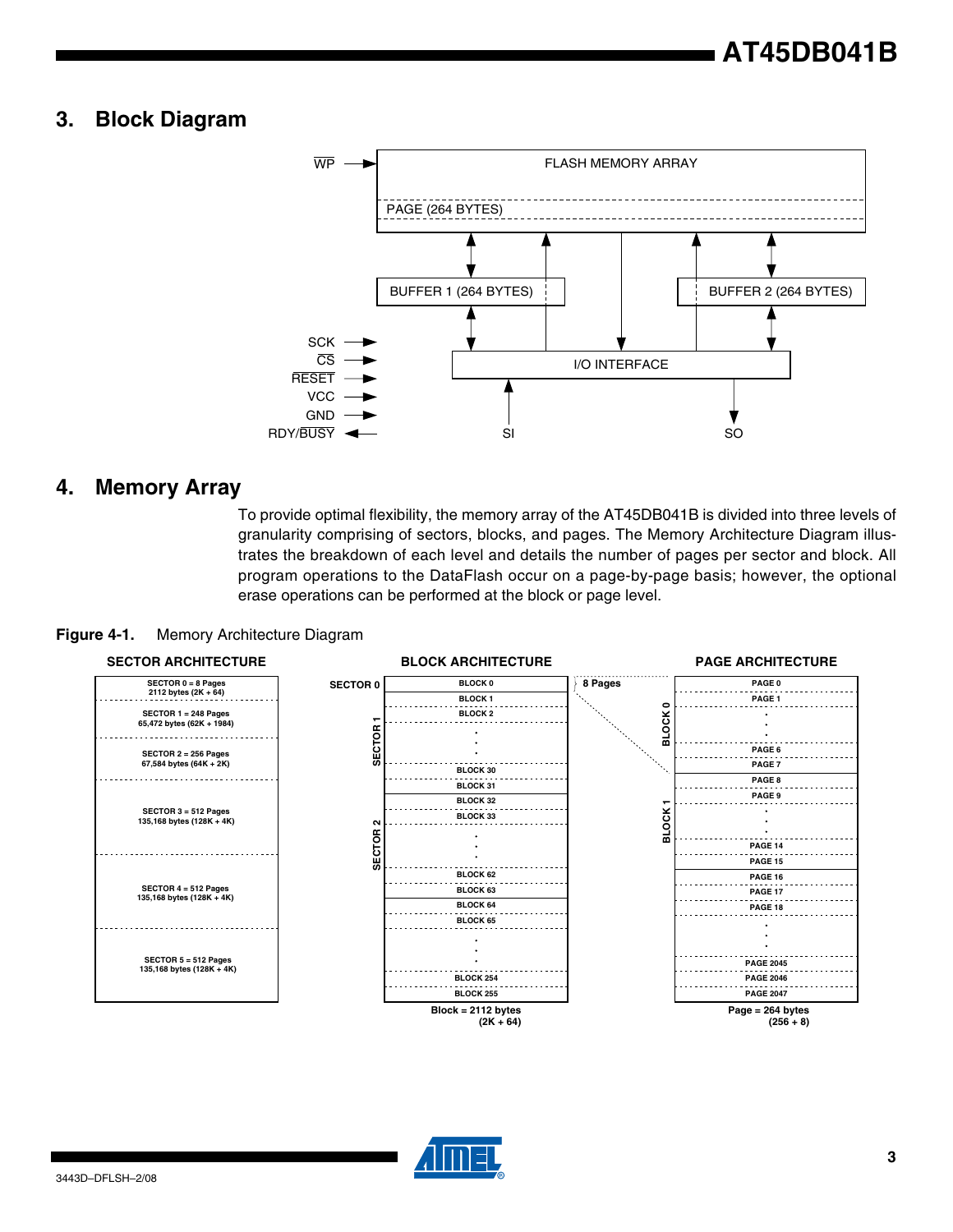

## **5. Device Operation**

The device operation is controlled by instructions from the host processor. The list of instructions and their associated opcodes are contained in Tables 1 through 4. A valid instruction starts with the falling edge of  $\overline{CS}$  followed by the appropriate 8-bit opcode and the desired buffer or main memory address location. While the  $\overline{\text{CS}}$  pin is low, toggling the SCK pin controls the loading of the opcode and the desired buffer or main memory address location through the SI (serial input) pin. All instructions, addresses and data are transferred with the most significant bit (MSB) first.

Buffer addressing is referenced in the datasheet using the terminology BFA8 - BFA0 to denote the nine address bits required to designate a byte address within a buffer. Main memory addressing is referenced using the terminology PA10 - PA0 and BA8 - BA0 where PA10 - PA0 denotes the 11 address bits required to designate a page address and BA8 - BA0 denotes the nine address bits required to designate a byte address within the page.

#### **5.1 Read Commands**

By specifying the appropriate opcode, data can be read from the main memory or from either one of the two data buffers. The DataFlash supports two categories of read modes in relation to the SCK signal. The differences between the modes are in respect to the inactive state of the SCK signal as well as which clock cycle data will begin to be output. The two categories, which are comprised of four modes total, are defined as Inactive Clock Polarity Low or Inactive Clock Polarity High and SPI Mode 0 or SPI Mode 3. A separate opcode (refer to [Table 5-3 on page 10](#page-9-0) for a complete list) is used to select which category will be used for reading. Please refer to the "Detailed Bit-level Read Timing" diagrams in this datasheet for details on the clock cycle sequences for each mode.

#### **5.1.1 Continuous Array Read**

By supplying an initial starting address for the main memory array, the Continuous Array Read command can be utilized to sequentially read a continuous stream of data from the device by simply providing a clock signal; no additional addressing information or control signals need to be provided. The DataFlash incorporates an internal address counter that will automatically increment on every clock cycle, allowing one continuous read operation without the need of additional address sequences. To perform a continuous read, an opcode of 68H or E8H must be clocked into the device followed by 24 address bits and 32 don't care bits. The first four bits of the 24-bit address sequence are reserved for upward and downward compatibility to larger and smaller density devices (see Notes under "Command Sequence for Read/Write Operations" diagram). The next 11 address bits (PA10 - PA0) specify which page of the main memory array to read, and the last nine bits (BA8 - BA0) of the 24-bit address sequence specify the starting byte address within the page. The 32 don't care bits that follow the 24 address bits are needed to initialize the read operation. Following the 32 don't care bits, additional clock pulses on the SCK pin will result in serial data being output on the SO (serial output) pin.

The CS pin must remain low during the loading of the opcode, the address bits, the don't care bits, and the reading of data. When the end of a page in main memory is reached during a Continuous Array Read, the device will continue reading at the beginning of the next page with no delays incurred during the page boundary crossover (the crossover from the end of one page to the beginning of the next page). When the last bit in the main memory array has been read, the device will continue reading back at the beginning of the first page of memory. As with crossing over page boundaries, no delays will be incurred when wrapping around from the end of the array to the beginning of the array.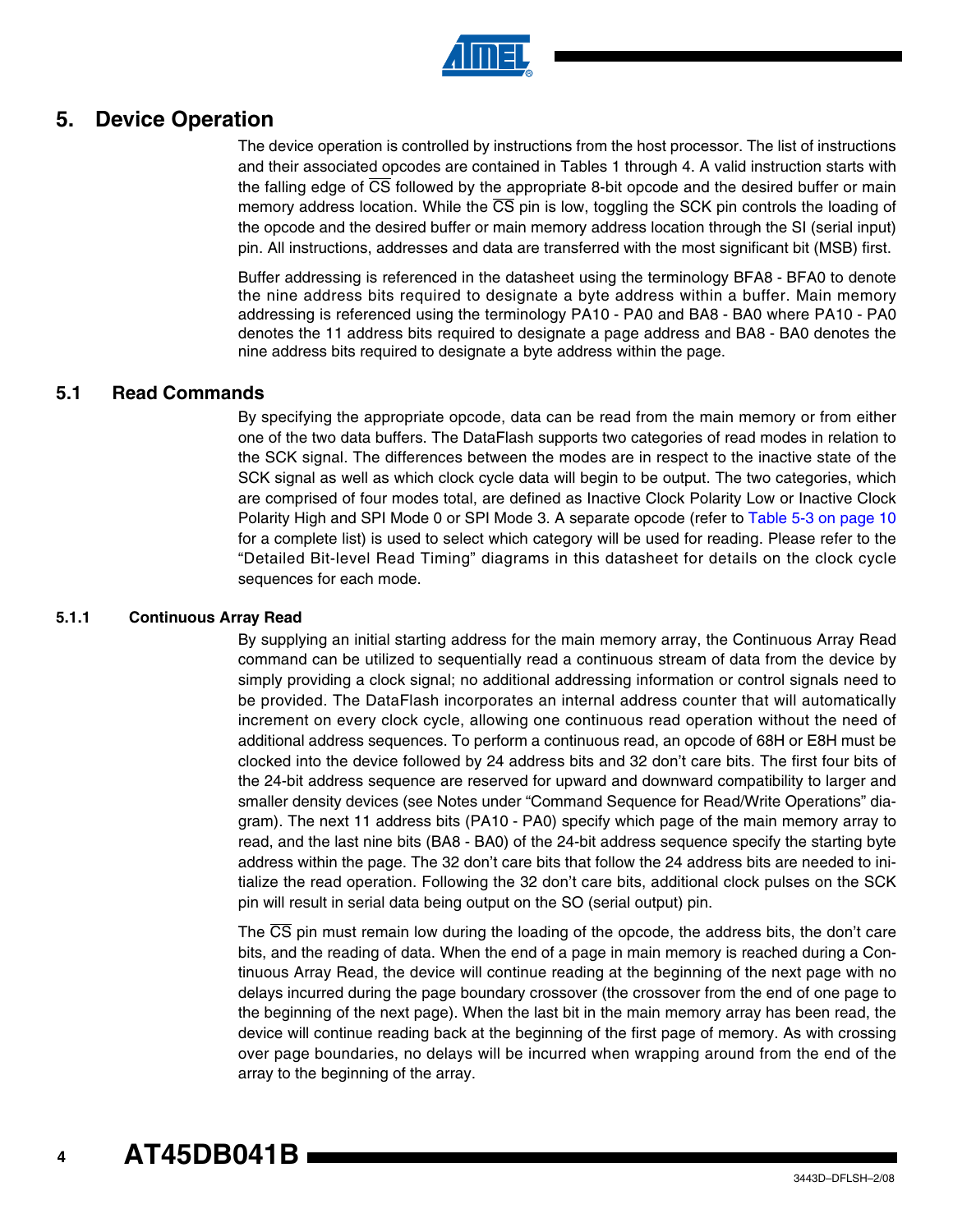A low-to-high transition on the  $\overline{CS}$  pin will terminate the read operation and tri-state the SO pin. The maximum SCK frequency allowable for the Continuous Array Read is defined by the  $f_{CAR}$ specification. The Continuous Array Read bypasses both data buffers and leaves the contents of the buffers unchanged.

#### **5.1.2 Main Memory Page Read**

A Main Memory Page Read allows the user to read data directly from any one of the 2048 pages in the main memory, bypassing both of the data buffers and leaving the contents of the buffers unchanged. To start a page read, an opcode of 52H or D2H must be clocked into the device followed by 24 address bits and 32 don't care bits. The first four bits of the 24-bit address sequence are reserved bits, the next 11 address bits (PA10 - PA0) specify the page address, and the next nine address bits (BA8 - BA0) specify the starting byte address within the page. The 32 don't care bits which follow the 24 address bits are sent to initialize the read operation. Following the 32 don't care bits, additional pulses on SCK result in serial data being output on the SO (serial output) pin. The  $\overline{CS}$  pin must remain low during the loading of the opcode, the address bits, the don't care bits, and the reading of data. When the end of a page in main memory is reached during a Main Memory Page Read, the device will continue reading at the beginning of the same page. A low-to-high transition on the  $\overline{\text{CS}}$  pin will terminate the read operation and tri-state the SO pin.

#### **5.1.3 Buffer Read**

Data can be read from either one of the two buffers, using different opcodes to specify which buffer to read from. An opcode of 54H or D4H is used to read data from buffer 1, and an opcode of 56H or D6H is used to read data from buffer 2. To perform a Buffer Read, the eight bits of the opcode must be followed by 15 don't care bits, nine address bits, and eight don't care bits. Since the buffer size is 264 bytes, nine address bits (BFA8 - BFA0) are required to specify the first byte of data to be read from the buffer. The  $\overline{CS}$  pin must remain low during the loading of the opcode, the address bits, the don't care bits, and the reading of data. When the end of a buffer is reached, the device will continue reading back at the beginning of the buffer. A low-to-high transition on the  $\overline{CS}$  pin will terminate the read operation and tri-state the SO pin.

#### **5.1.4 Status Register Read**

The status register can be used to determine the device's Ready/Busy status, the result of a Main Memory Page to Buffer Compare operation, or the device density. To read the status register, an opcode of 57H or D7H must be loaded into the device. After the last bit of the opcode is shifted in, the eight bits of the status register, starting with the MSB (bit 7), will be shifted out on the SO pin during the next eight clock cycles. The five most significant bits of the status register will contain device information, while the remaining three least-significant bits are reserved for future use and will have undefined values. After bit 0 of the status register has been shifted out, the sequence will repeat itself (as long as  $\overline{CS}$  remains low and SCK is being toggled) starting again with bit 7. The data in the status register is constantly updated, so each repeating sequence will output new data.

| Table 5-1. | <b>Status Register Format</b> |
|------------|-------------------------------|
|------------|-------------------------------|

| Bit 7    | Bit 6       | Bit 5 | Bit 4 | Bit 3 | Bit 2 | Bit 1 | Bit 0     |
|----------|-------------|-------|-------|-------|-------|-------|-----------|
| RDY/BUSY | <b>COMP</b> |       |       |       |       | . .   | $\lambda$ |

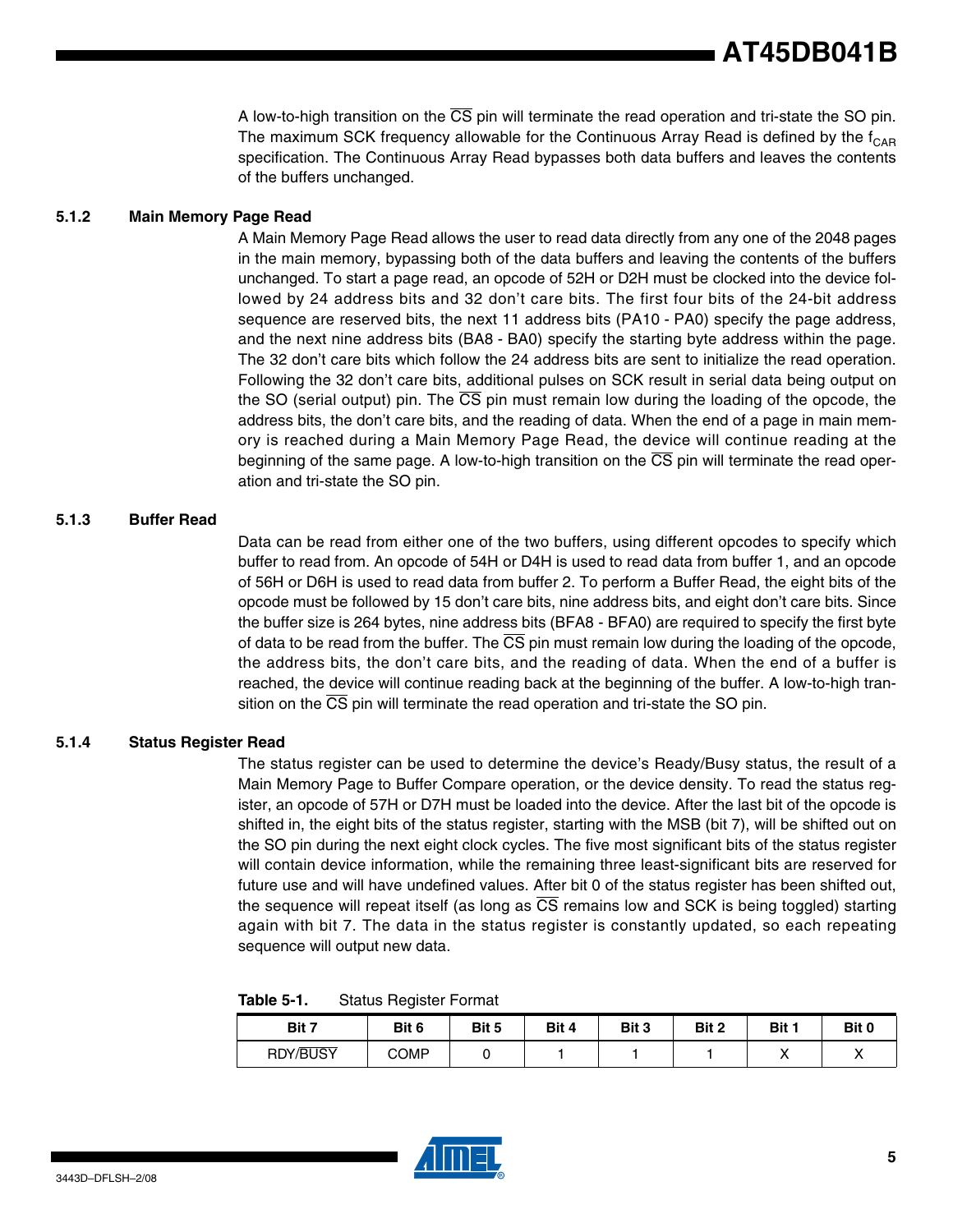

Ready/Busy status is indicated using bit 7 of the status register. If bit 7 is a 1, then the device is not busy and is ready to accept the next command. If bit 7 is a 0, then the device is in a busy state. The user can continuously poll bit 7 of the status register by stopping SCK at a low level once bit 7 has been output. The status of bit 7 will continue to be output on the SO pin, and once the device is no longer busy, the state of SO will change from 0 to 1. There are eight operations which can cause the device to be in a busy state: Main Memory Page to Buffer Transfer, Main Memory Page to Buffer Compare, Buffer to Main Memory Page Program with Built-in Erase, Buffer to Main Memory Page Program without Built-in Erase, Page Erase, Block Erase, Main Memory Page Program, and Auto Page Rewrite.

The result of the most recent Main Memory Page to Buffer Compare operation is indicated using bit 6 of the status register. If bit 6 is a 0, then the data in the main memory page matches the data in the buffer. If bit 6 is a 1, then at least one bit of the data in the main memory page does not match the data in the buffer.

The device density is indicated using bits 5, 4, 3 and 2 of the status register. For the AT45DB041B, the four bits are 0, 1, 1 and 1. The decimal value of these four binary bits does not equate to the device density; the four bits represent a combinational code relating to differing densities of Serial DataFlash devices, allowing a total of sixteen different density configurations.

#### **5.2 Program and Erase Commands**

#### **5.2.1 Buffer Write**

Data can be shifted in from the SI pin into either buffer 1 or buffer 2. To load data into either buffer, an 8-bit opcode, 84H for buffer 1 or 87H for buffer 2, must be followed by 15 don't care bits and nine address bits (BFA8 - BFA0). The nine address bits specify the first byte in the buffer to be written. The data is entered following the address bits. If the end of the data buffer is reached, the device will wrap around back to the beginning of the buffer. Data will continue to be loaded into the buffer until a low-to-high transition is detected on the  $\overline{\text{CS}}$  pin.

#### **5.2.2 Buffer to Main Memory Page Program with Built-in Erase**

Data written into either buffer 1 or buffer 2 can be programmed into the main memory. To start the operation, an 8-bit opcode, 83H for buffer 1 or 86H for buffer 2, must be followed by the four reserved bits, 11 address bits (PA10 - PA0) that specify the page in the main memory to be written, and nine additional don't care bits. When a low-to-high transition occurs on the  $\overline{\text{CS}}$  pin, the part will first erase the selected page in main memory to all 1s and then program the data stored in the buffer into the specified page in the main memory. Both the erase and the programming of the page are internally self-timed and should take place in a maximum time of  $t_{EP}$ . During this time, the status register will indicate that the part is busy.

#### **5.2.3 Buffer to Main Memory Page Program without Built-in Erase**

A previously erased page within main memory can be programmed with the contents of either buffer 1 or buffer 2. To start the operation, an 8-bit opcode, 88H for buffer 1 or 89H for buffer 2, must be followed by the four reserved bits, 11 address bits (PA10 - PA0) that specify the page in the main memory to be written, and nine additional don't care bits. When a low-to-high transition occurs on the  $\overline{CS}$  pin, the part will program the data stored in the buffer into the specified page in the main memory. It is necessary that the page in main memory that is being programmed has been previously erased. The programming of the page is internally self-timed and should take place in a maximum time of  $t<sub>P</sub>$ . During this time, the status register will indicate that the part is busy.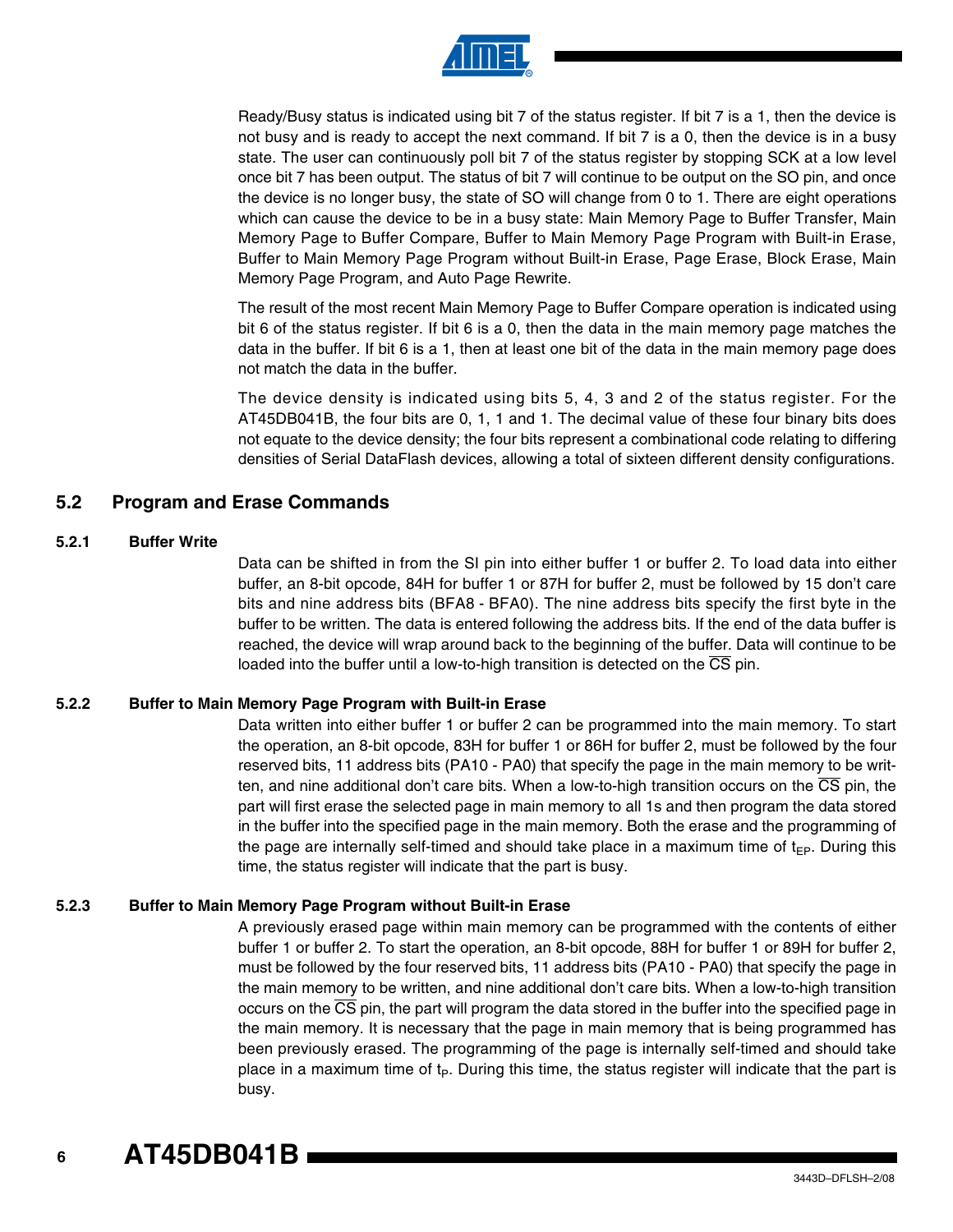Successive page programming operations without doing a page erase are not recommended. In other words, changing bytes within a page from a "1" to a "0" during multiple page programming operations without erasing that page is not recommended.

#### **5.2.4 Page Erase**

The optional Page Erase command can be used to individually erase any page in the main memory array allowing the Buffer to Main Memory Page Program without Built-in Erase command to be utilized at a later time. To perform a Page Erase, an opcode of 81H must be loaded into the device, followed by four reserved bits, 11 address bits (PA10 - PA0), and nine don't care bits. The 11 address bits are used to specify which page of the memory array is to be erased. When a low-to-high transition occurs on the  $\overline{\text{CS}}$  pin, the part will erase the selected page to 1s. The erase operation is internally self-timed and should take place in a maximum time of  $t_{\text{PE}}$ . During this time, the status register will indicate that the part is busy.

#### **5.2.5 Block Erase**

A block of eight pages can be erased at one time allowing the Buffer to Main Memory Page Program without Built-in Erase command to be utilized to reduce programming times when writing large amounts of data to the device. To perform a Block Erase, an opcode of 50H must be loaded into the device, followed by four reserved bits, eight address bits (PA10 - PA3), and 12 don't care bits. The eight address bits are used to specify which block of eight pages is to be erased. When a low-to-high transition occurs on the  $\overline{CS}$  pin, the part will erase the selected block of eight pages to 1s. The erase operation is internally self-timed and should take place in a maximum time of  $t_{BE}$ . During this time, the status register will indicate that the part is busy.

| <b>Table 5-2.</b><br><b>Block Erase Addressing</b> |  |
|----------------------------------------------------|--|
|                                                    |  |

| <b>PA10</b> | PA <sub>9</sub> | PA <sub>8</sub> | PA7 | PA <sub>6</sub> | PA <sub>5</sub> | PA4         | PA <sub>3</sub> | PA <sub>2</sub> | <b>PA1</b> | PA <sub>0</sub> | <b>Block</b> |
|-------------|-----------------|-----------------|-----|-----------------|-----------------|-------------|-----------------|-----------------|------------|-----------------|--------------|
| $\mathbf 0$ | $\mathbf 0$     | 0               | 0   | 0               | $\mathbf 0$     | $\mathbf 0$ | $\mathbf 0$     | $\pmb{\times}$  | X          | X               | $\mathbf 0$  |
| 0           | 0               | 0               | 0   | 0               | 0               | 0           |                 | X               | X          | X               |              |
| $\Omega$    | 0               | 0               | 0   | 0               | 0               |             | 0               | X               | X          | X               | 2            |
| 0           | 0               | 0               | 0   | 0               | 0               |             |                 | х               | X          | X               | 3            |
|             |                 |                 |     |                 |                 |             |                 |                 |            |                 |              |
|             |                 |                 |     |                 |                 |             |                 |                 |            |                 |              |
|             | ٠               |                 |     | ٠               |                 | ٠           |                 |                 |            |                 |              |
|             |                 |                 |     |                 |                 | 0           | 0               | X               | X          | X               | 252          |
|             |                 |                 |     |                 |                 | 0           |                 | X               | X          | X               | 253          |
|             |                 |                 |     |                 |                 |             | 0               | х               | X          | X               | 254          |
|             |                 |                 |     |                 |                 |             |                 | х               | X          | X               | 255          |

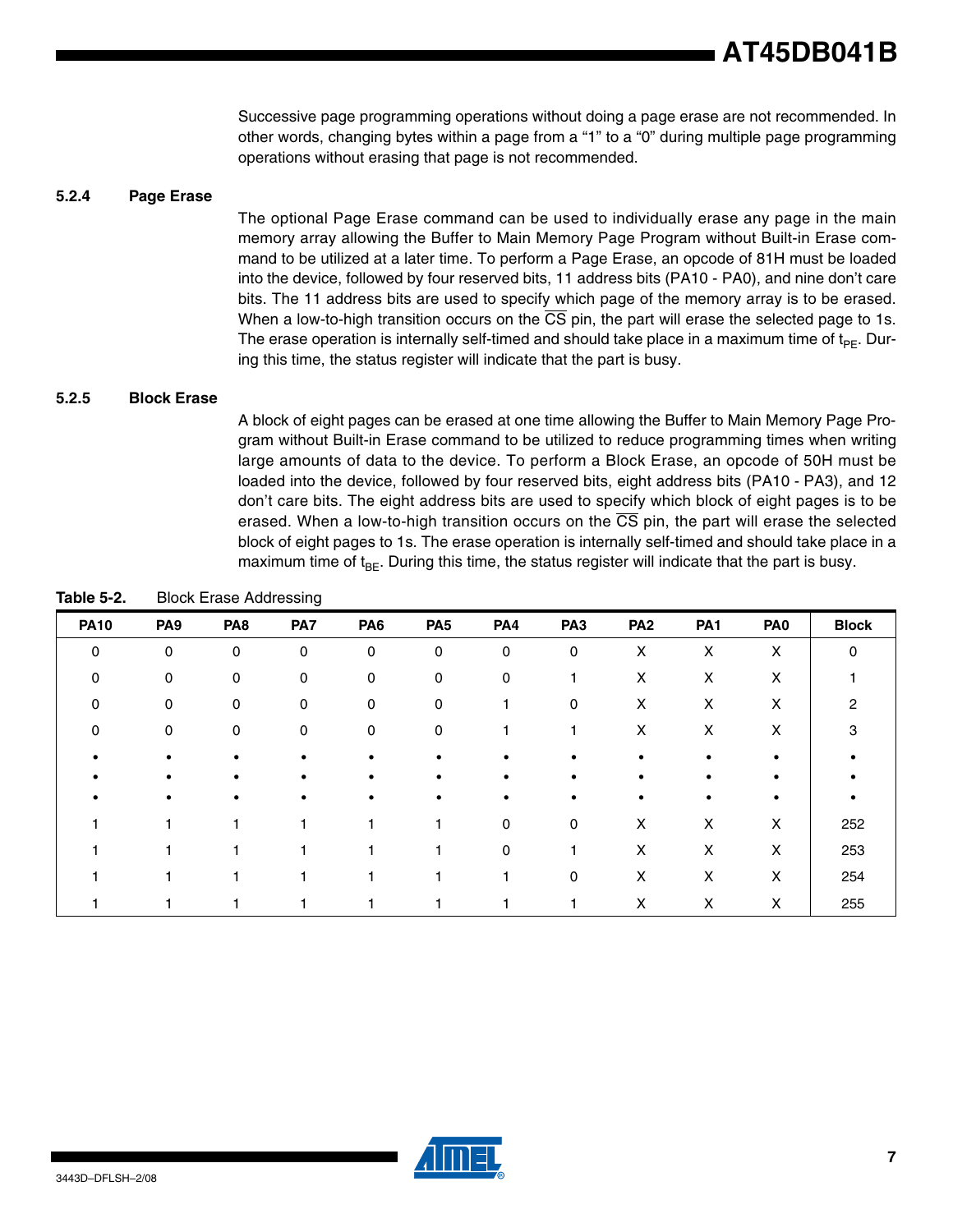

#### **5.2.6 Main Memory Page Program Through Buffer**

This operation is a combination of the Buffer Write and Buffer to Main Memory Page Program with Built-in Erase operations. Data is first shifted into buffer 1 or buffer 2 from the SI pin and then programmed into a specified page in the main memory. To initiate the operation, an 8-bit opcode, 82H for buffer 1 or 85H for buffer 2, must be followed by the four reserved bits and 20 address bits. The 11 most significant address bits (PA10 - PA0) select the page in the main memory where data is to be written, and the next nine address bits (BFA8 - BFA0) select the first byte in the buffer to be written. After all address bits are shifted in, the part will take data from the SI pin and store it in one of the data buffers. If the end of the buffer is reached, the device will wrap around back to the beginning of the buffer. When there is a low-to-high transition on the  $\overline{\text{CS}}$ pin, the part will first erase the selected page in main memory to all 1s and then program the data stored in the buffer into the specified page in the main memory. Both the erase and the programming of the page are internally self-timed and should take place in a maximum of time  $t_{\text{FP}}$ . During this time, the status register will indicate that the part is busy.

#### **5.3 Additional Commands**

#### **5.3.1 Main Memory Page to Buffer Transfer**

A page of data can be transferred from the main memory to either buffer 1 or buffer 2. To start the operation, an 8-bit opcode, 53H for buffer 1 and 55H for buffer 2, must be followed by the four reserved bits, 11 address bits (PA10 - PA0) which specify the page in main memory that is to be transferred, and nine don't care bits. The  $\overline{\text{CS}}$  pin must be low while toggling the SCK pin to load the opcode, the address bits, and the don't care bits from the SI pin. The transfer of the page of data from the main memory to the buffer will begin when the CS pin transitions from a low to a high state. During the transfer of a page of data  $(t_{XFR})$ , the status register can be read to determine whether the transfer has been completed or not.

#### **5.3.2 Main Memory Page to Buffer Compare**

A page of data in main memory can be compared to the data in buffer 1 or buffer 2. To initiate the operation, an 8-bit opcode, 60H for buffer 1 and 61H for buffer 2, must be followed by 24 address bits consisting of the four reserved bits, 11 address bits (PA10 - PA0) which specify the page in the main memory that is to be compared to the buffer, and nine don't care bits. The CS pin must be low while toggling the SCK pin to load the opcode, the address bits, and the don't care bits from the SI pin. On the low-to-high transition of the  $\overline{CS}$  pin, the 264 bytes in the selected main memory page will be compared with the 264 bytes in buffer 1 or buffer 2. During this time  $(t_{XFR})$ , the status register will indicate that the part is busy. On completion of the compare operation, bit 6 of the status register is updated with the result of the compare.

#### **5.3.3 Auto Page Rewrite**

This mode is only needed if multiple bytes within a page or multiple pages of data are modified in a random fashion. This mode is a combination of two operations: Main Memory Page to Buffer Transfer and Buffer to Main Memory Page Program with Built-in Erase. A page of data is first transferred from the main memory to buffer 1 or buffer 2, and then the same data (from buffer 1 or buffer 2) is programmed back into its original page of main memory. To start the rewrite operation, an 8-bit opcode, 58H for buffer 1 or 59H for buffer 2, must be followed by the four reserved bits, 11 address bits (PA10 - PA0) that specify the page in main memory to be rewritten, and nine additional don't care bits. When a low-to-high transition occurs on the  $\overline{\text{CS}}$  pin, the part will first transfer data from the page in main memory to a buffer and then program the data from the buffer back into same page of main memory. The operation is internally self-timed and should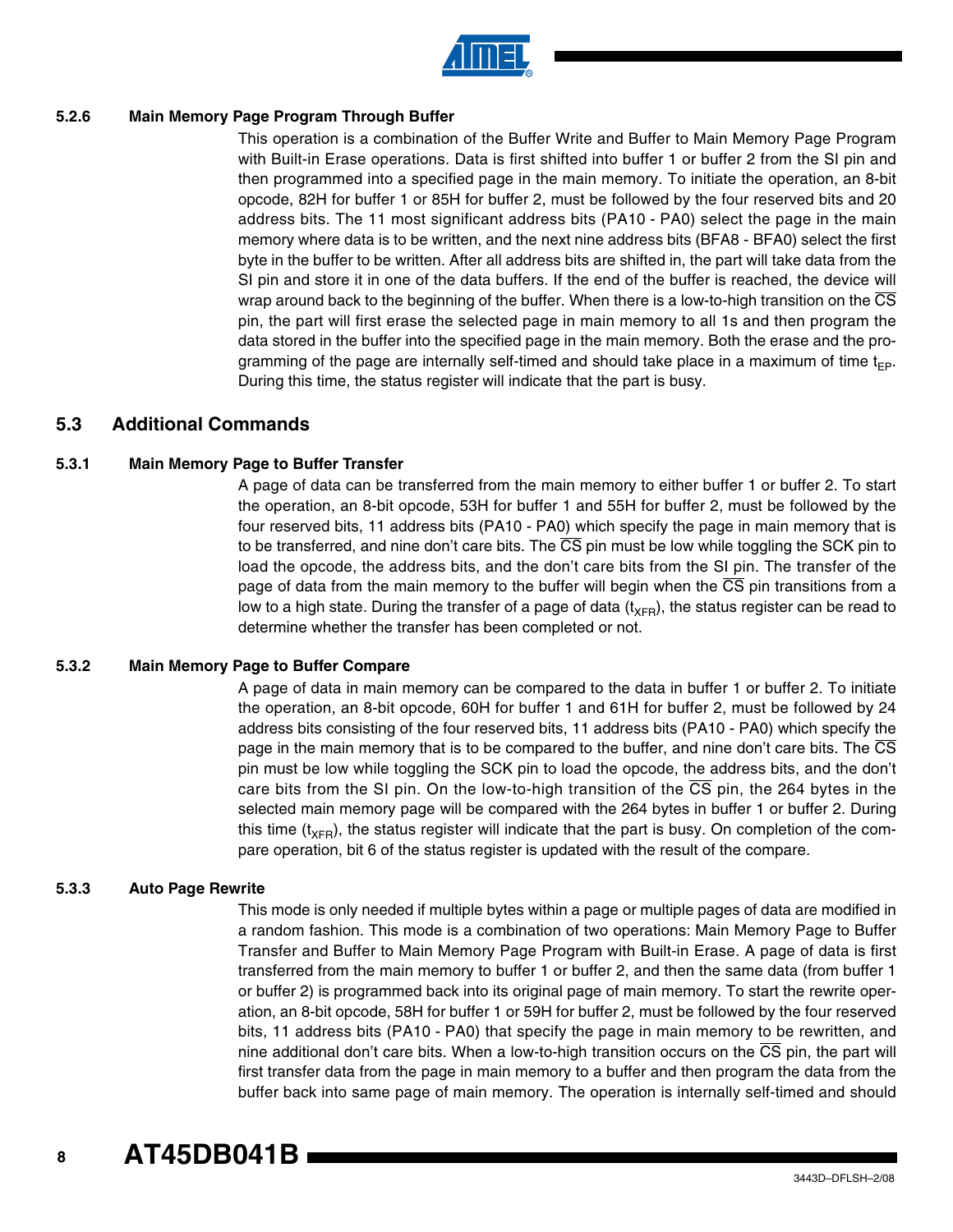take place in a maximum time of  $t_{FP}$ . During this time, the status register will indicate that the part is busy.

If a sector is programmed or reprogrammed sequentially page-by-page, then the programming algorithm shown in [Figure 17-1](#page-26-0) on [page 27](#page-26-0) is recommended. Otherwise, if multiple bytes in a page or several pages are programmed randomly in a sector, then the programming algorithm shown in [Figure 17-2](#page-27-0) on [page 28](#page-27-0) is recommended. Each page within a sector must be updated/rewritten at least once within every 10,000 cumulative page erase/program operations in that sector.

#### **5.4 Operation Mode Summary**

The modes described can be separated into two groups – modes which make use of the Flash memory array (Group A) and modes which do not make use of the Flash memory array (Group B).

Group A modes consist of:

- 1. Main Memory Page Read
- 2. Main Memory Page to Buffer 1 (or 2) Transfer
- 3. Main Memory Page to Buffer 1 (or 2) Compare
- 4. Buffer 1 (or 2) to Main Memory Page Program with Built-in Erase
- 5. Buffer 1 (or 2) to Main Memory Page Program without Built-in Erase
- 6. Page Erase
- 7. Block Erase
- 8. Main Memory Page Program through Buffer
- 9. Auto Page Rewrite

Group B modes consist of:

- 1. Buffer 1 (or 2) Read
- 2. Buffer 1 (or 2) Write
- 3. Status Register Read

If a Group A mode is in progress (not fully completed) then another mode in Group A should not be started. However, during this time in which a Group A mode is in progress, modes in Group B can be started.

This gives the Serial DataFlash the ability to virtually accommodate a continuous data stream. While data is being programmed into main memory from buffer 1, data can be loaded into buffer 2 (or vice versa). See application note AN-4 ("Using Atmel's Serial DataFlash") for more details.

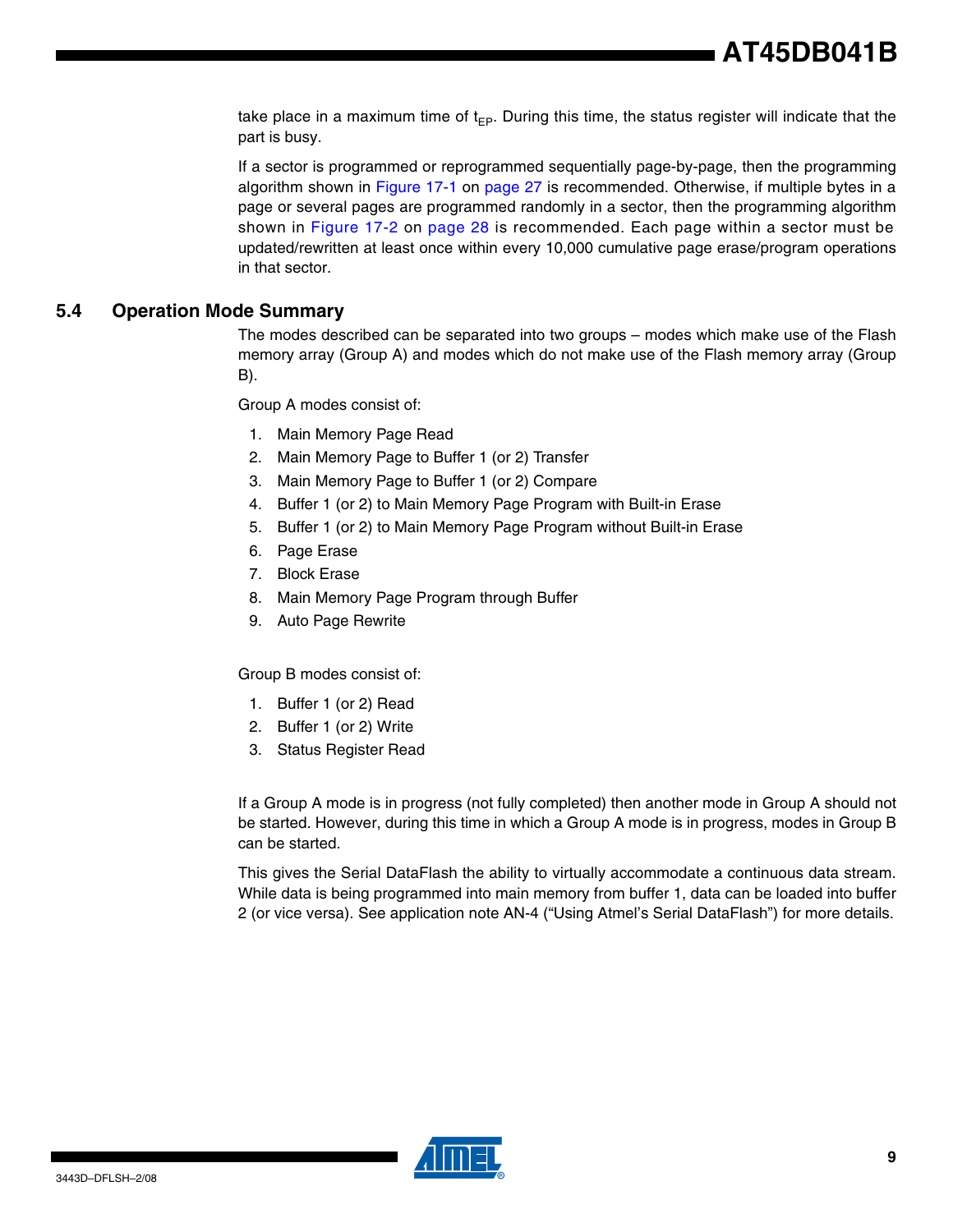

#### <span id="page-9-0"></span>**Table 5-3.** Read Commands

| Command                     | <b>SCK Mode</b>                     | Opcode           |
|-----------------------------|-------------------------------------|------------------|
|                             | Inactive Clock Polarity Low or High | 68H              |
| Continuous Array Read       | SPI Mode 0 or 3                     | E8H              |
|                             | Inactive Clock Polarity Low or High | 52H              |
| Main Memory Page Read       | SPI Mode 0 or 3                     | D <sub>2</sub> H |
|                             | Inactive Clock Polarity Low or High | 54H              |
| Buffer 1 Read               | SPI Mode 0 or 3                     | D <sub>4</sub> H |
|                             | Inactive Clock Polarity Low or High | 56H              |
| Buffer 2 Read               | SPI Mode 0 or 3                     | D <sub>6</sub> H |
|                             | Inactive Clock Polarity Low or High | 57H              |
| <b>Status Register Read</b> | SPI Mode 0 or 3                     | D7H              |

#### **Table 5-4.** Program and Erase Commands

| Command                                                     | <b>SCK Mode</b> | Opcode |
|-------------------------------------------------------------|-----------------|--------|
| <b>Buffer 1 Write</b>                                       | Any             | 84H    |
| <b>Buffer 2 Write</b>                                       | Any             | 87H    |
| Buffer 1 to Main Memory Page Program with Built-in Erase    | Any             | 83H    |
| Buffer 2 to Main Memory Page Program with Built-in Erase    | Any             | 86H    |
| Buffer 1 to Main Memory Page Program without Built-in Erase | Any             | 88H    |
| Buffer 2 to Main Memory Page Program without Built-in Erase | Any             | 89H    |
| Page Erase                                                  | Any             | 81H    |
| <b>Block Erase</b>                                          | Any             | 50H    |
| Main Memory Page Program through Buffer 1                   | Any             | 82H    |
| Main Memory Page Program through Buffer 2                   | Any             | 85H    |

#### **Table 5-5.** Additional Commands

| Command                               | <b>SCK Mode</b> | <b>Opcode</b> |  |  |
|---------------------------------------|-----------------|---------------|--|--|
| Main Memory Page to Buffer 1 Transfer | Any             | 53H           |  |  |
| Main Memory Page to Buffer 2 Transfer | Any             | 55H           |  |  |
| Main Memory Page to Buffer 1 Compare  | Anv             | 60H           |  |  |
| Main Memory Page to Buffer 2 Compare  | Any             | 61H           |  |  |
| Auto Page Rewrite through Buffer 1    | Any             | 58H           |  |  |
| Auto Page Rewrite through Buffer 2    | Anv             | 59H           |  |  |

Note: In Tables 2 and 3, an SCK mode designation of "Any" denotes any one of the four modes of operation (Inactive Clock Polarity Low, Inactive Clock Polarity High, SPI Mode 0, or SPI Mode 3).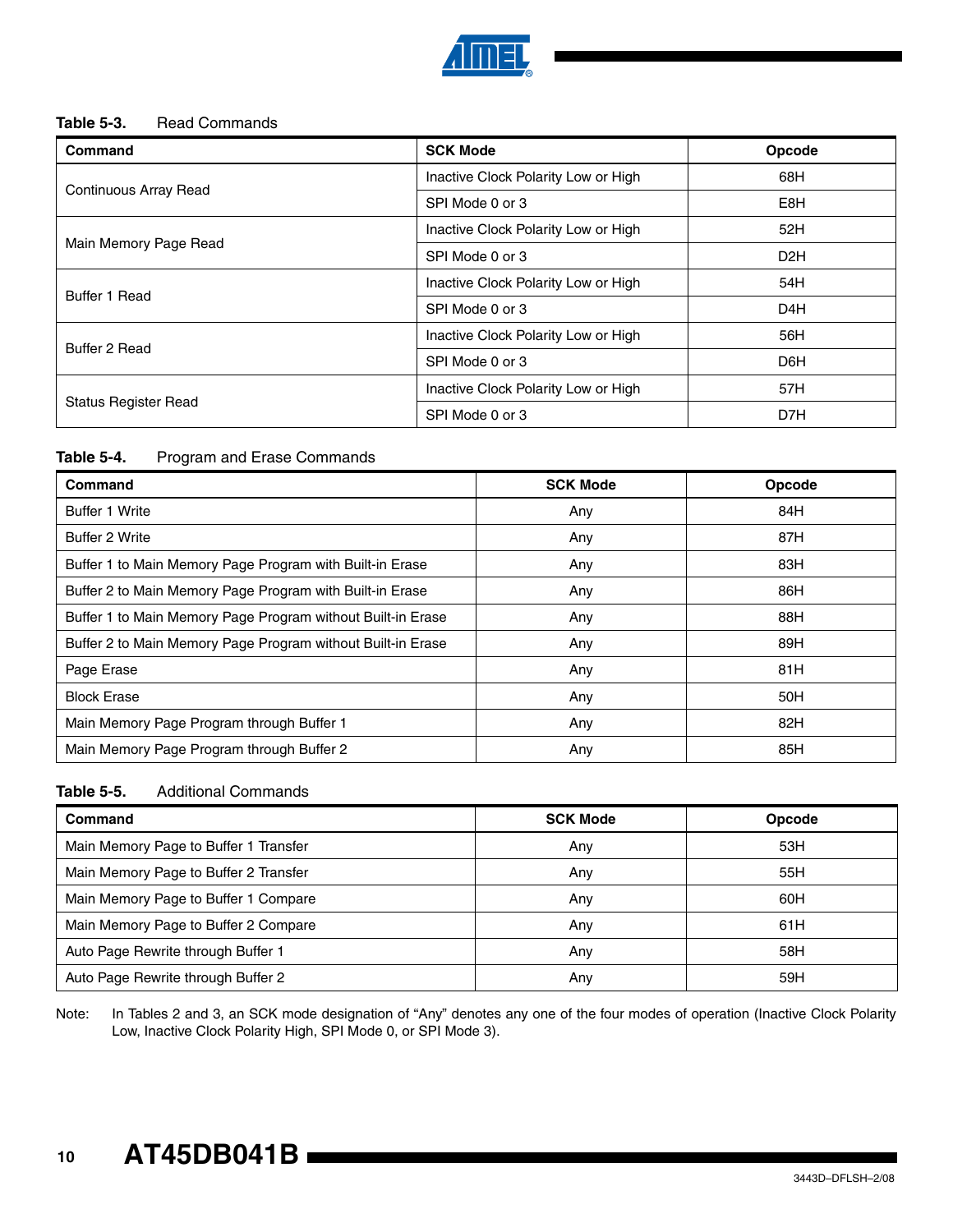#### **5.5 Pin Descriptions**

#### **5.5.1 Serial Input (SI)**

The SI pin is an input-only pin and is used to shift data into the device. The SI pin is used for all data input including opcodes and address sequences.

#### **5.5.2 Serial Output (SO)**

The SO pin is an output-only pin and is used to shift data out from the device.

#### **5.5.3 Serial Clock (SCK)**

The SCK pin is an input-only pin and is used to control the flow of data to and from the DataFlash. Data is always clocked into the device on the rising edge of SCK and clocked out of the device on the falling edge of SCK.

#### **5.5.4 Chip Select (CS)**

The DataFlash is selected when the  $\overline{\text{CS}}$  pin is low. When the device is not selected, data will not be accepted on the SI pin, and the SO pin will remain in a high-impedance state. A high-to-low transition on the  $\overline{\text{CS}}$  pin is required to start an operation, and a low-to-high transition on the  $\overline{\text{CS}}$ pin is required to end an operation.

#### **5.5.5 Write Protect (WP)**

If the  $\overline{WP}$  pin is held low, the first 256 pages of the main memory cannot be reprogrammed. The only way to reprogram the first 256 pages is to first drive the protect pin high and then use the program commands previously mentioned. If this pin and feature are not utilized it is recommended that the WP pin be driven high externally.

#### **5.5.6 RESET**

A low state on the reset pin (RESET) will terminate the operation in progress and reset the internal state machine to an idle state. The device will remain in the reset condition as long as a low level is present on the RESET pin. Normal operation can resume once the RESET pin is brought back to a high level.

The device incorporates an internal power-on reset circuit, so there are no restrictions on the RESET pin during power-on sequences. If this pin and feature are not utilized it is recommended that the RESET pin be driven high externally.

#### **5.5.7 READY/BUSY**

This open drain output pin will be driven low when the device is busy in an internally self-timed operation. This pin, which is normally in a high state (through a 1 kΩ external pull-up resistor), will be pulled low during programming operations, compare operations, and during page-tobuffer transfers.

The busy status indicates that the Flash memory array and one of the buffers cannot be accessed; read and write operations to the other buffer can still be performed.

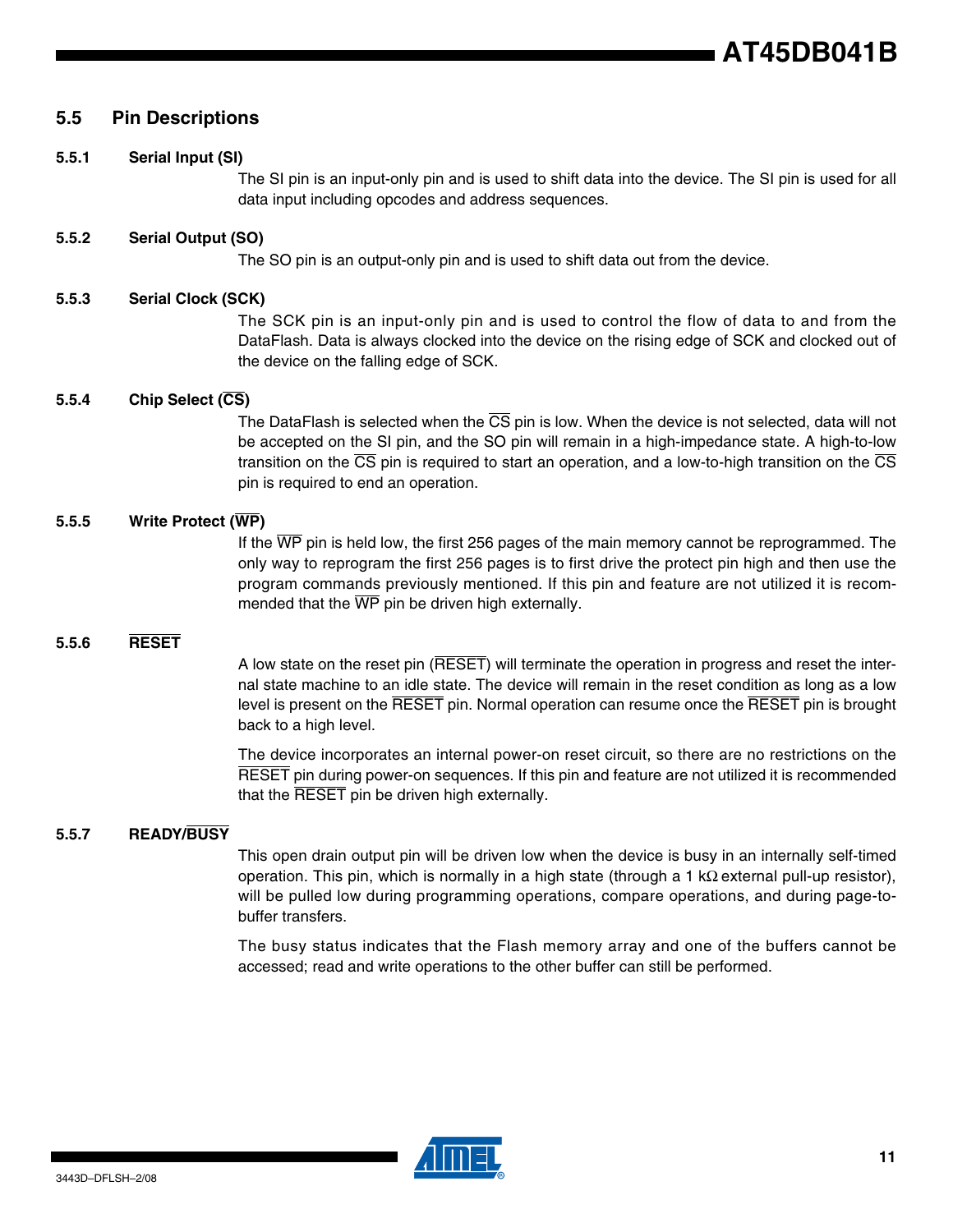

## **6. Power-on/Reset State**

When power is first applied to the device, or when recovering from a reset condition, the device will default to SPI Mode 3. In addition, the SO pin will be in a high-impedance state, and a highto-low transition on the  $\overline{CS}$  pin will be required to start a valid instruction. The SPI mode will be automatically selected on every falling edge of  $\overline{\text{CS}}$  by sampling the inactive clock state. After power is applied and  $V_{CC}$  is at the minimum datasheet value, the system should wait 20 ms before an operational mode is started.

|                  |                   |          |                           |                           | <b>Address Byte</b> |             |                 |                 |     |                 |     |     |                 | <b>Address Byte</b>       |     |     |                           |            |            |     | <b>Address Byte</b> |                           |                 |                           |     |                                                             |
|------------------|-------------------|----------|---------------------------|---------------------------|---------------------|-------------|-----------------|-----------------|-----|-----------------|-----|-----|-----------------|---------------------------|-----|-----|---------------------------|------------|------------|-----|---------------------|---------------------------|-----------------|---------------------------|-----|-------------------------------------------------------------|
| Opcode           | Opcode            | Reserved | Reserved                  | Reserved                  | Reserved            | <b>PA10</b> | PA <sub>9</sub> | PA <sub>8</sub> | PA7 | PA <sub>6</sub> | PA5 | PA4 | PA <sub>3</sub> | PA <sub>2</sub>           | PA1 | PAO | <b>BA8</b>                | <b>BA7</b> | <b>BA6</b> | BA5 | BA4                 | BA <sub>3</sub>           | BA <sub>2</sub> | BA1                       | BA0 | <b>Additional</b><br>Don't Care<br><b>Bytes</b><br>Required |
| 50H              | 01010000 r        |          | r                         | $\mathsf{r}$              | $\mathsf{r}$        | P           | P               | P               | P   | P               | P   | P   | P               | x                         | x   | x   | X                         | x          | x          | X   | x                   | x                         | x               | x                         | X   | N/A                                                         |
| 52H              | 0 1 0 1 0 0 1 0 r |          | r                         | r                         | r                   | P           | Р               | P               | P   | P               | P   | P   | P               | P                         | P   | P   | в                         | в          | в          | в   | в                   | в                         | в               | в                         | в   | 4 Bytes                                                     |
| 53H              | 01010011          |          | r                         | r                         | r                   | P           | P               | P               | P   | P               | P   | P   | P               | P                         | P   | Р   | x                         | x          | x          | х   | x                   | х                         | x               | x                         | x   | N/A                                                         |
| 54H              | 01010100 x        |          | x                         | x                         | x                   | x           | x               | х               | x   | x               | x   | x   | x               | x                         | x   | x   | в                         | в          | в          | в   | в                   | в                         | в               | в                         | в   | 1 Byte                                                      |
| 55H              | 01010101          |          | r                         | r                         | r                   | P           | P               | P               | P   | P               | P   | P   | P               | P                         | P   | P   | x                         | x          | x          | x   | x                   | x                         | x               | x                         | x   | N/A                                                         |
| 56H              | 01010110 x        |          | X                         | $\mathsf{x}$              | X                   | x           | x               | x               | x   | x               | x   | X   | X               | $\boldsymbol{\mathsf{x}}$ | x   | x   | в                         | в          | B          | в   | в                   | в                         | в               | в                         | в   | 1 Byte                                                      |
| 57H              | 01010111          |          |                           |                           |                     | N/A         |                 |                 |     |                 |     |     |                 | N/A                       |     |     |                           |            |            |     |                     | N/A                       |                 |                           |     | N/A                                                         |
| 58H              | 0 1 0 1 1 0 0 0 r |          | r                         | r                         | r                   | P           | P               | P               | Ρ   | P               | P   | P   | P               | P                         | P   | Р   | x                         | x          | x          | x   | x                   | $\boldsymbol{\mathsf{x}}$ | x               | X                         | х   | N/A                                                         |
| 59H              | 01011001          |          | r                         | r                         | r                   | P           | P               | P               | P   | P               | P   | P   | P               | P                         | P   | P   | $\boldsymbol{\mathsf{x}}$ | x          | X          | X   | x                   | x                         | x               | $\boldsymbol{\mathsf{x}}$ | x   | N/A                                                         |
| 60H              | 0 1 1 0 0 0 0 0 r |          | r                         | r                         | r                   | P           | Р               | P               | P   | P               | P   | P   | P               | P                         | P   | P   | x                         | x          | x          | x   | x                   | x                         | х               | X                         | x   | N/A                                                         |
| 61H              | 01100001          |          | r                         | r                         | r                   | P           | P               | P               | P   | P               | P   | P   | P               | P                         | P   | P   | x                         | x          | x          | x   | x                   | х                         | x               | x                         | X   | N/A                                                         |
| 68H              | 0 1 1 0 1 0 0 0 r |          | r                         | r                         | $\mathsf{r}$        | P           | P               | P               | P   | P               | P   | P   | P               | P                         | P   | P   | в                         | в          | B          | в   | в                   | в                         | в               | в                         | в   | 4 Bytes                                                     |
| 81H              | 10000001          |          | r                         | r                         | r                   | P           | P               | P               | P   | P               | P   | P   | P               | P                         | P   | Р   | x                         | x          | x          | х   | x                   | х                         | x               | x                         | x   | N/A                                                         |
| 82H              | 10000010r         |          | r                         | r                         | r                   | P           | P               | P               | P   | P               | P   | P   | P               | P                         | P   | P   | в                         | в          | B          | в   | в                   | в                         | В               | в                         | в   | N/A                                                         |
| 83H              | 10000011          |          | r                         | r                         | r                   | P           | P               | P               | P   | P               | P   | Р   | P               | P                         | P   | P   | X                         | x          | x          | x   | x                   | x                         | x               | x                         | x   | N/A                                                         |
| 84H              | 10000100 x        |          | x                         | $\boldsymbol{\mathsf{x}}$ | x                   | x           | x               | x               | x   | x               | x   | x   | X               | X                         | x   | x   | в                         | B          | B          | B   | в                   | в                         | в               | в                         | B   | N/A                                                         |
| 85H              | 10000101          |          | r                         | r                         | r                   | P           | P               | P               | P   | P               | P   | P   | P               | P                         | P   | P   | в                         | в          | в          | в   | в                   | в                         | в               | в                         | в   | N/A                                                         |
| 86H              | 10000110r         |          | r                         | r                         | r                   | P           | Р               | P               | P   | P               | P   | Р   | P               | P                         | P   | P   | X                         | x          | x          | x   | x                   | X                         | x               | х                         | x   | N/A                                                         |
| 87H              | 10000111x         |          | X                         | $\pmb{\chi}$              | x                   | x           | x               | x               | x   | x               | x   | x   | x               | x                         | x   | X   | в                         | в          | B          | в   | в                   | в                         | в               | B                         | B   | N/A                                                         |
| 88H              | 10001000 r        |          | r                         | r                         | r                   | P           | P               | P               | P   | P               | P   | P   | P               | P                         | P   | P   | X                         | x          | x          | x   | X                   | x                         | x               | X                         | x   | N/A                                                         |
| 89H              | 10001001r         |          | r                         | r                         | r                   | P           | P               | P               | P   | P               | P   | P   | P               | P                         | P   | P   | X                         | x          | x          | X   | x                   | x                         | x               | x                         | x   | N/A                                                         |
| D <sub>2</sub> H | 11010010 r        |          | r                         | r                         | r                   | P           | P               | P               | P   | P               | P   | P   | P               | P                         | P   | P   | в                         | в          | в          | в   | в                   | в                         | в               | в                         | в   | 4 Bytes                                                     |
| D <sub>4</sub> H | 1 1 0 1 0 1 0 0 x |          | X                         | X                         | x                   | x           | x               | x               | x   | x               | x   | x   | x               | x                         | x   | x   | в                         | в          | в          | в   | в                   | в                         | в               | в                         | в   | 1 Byte                                                      |
| D <sub>6</sub> H | 11010110 x        |          | $\boldsymbol{\mathsf{x}}$ | $\boldsymbol{\mathsf{x}}$ | x                   | x           | X               | x               | x   | x               | x   | x   | x               | X                         | x   | X   | в                         | в          | в          | B   | в                   | в                         | в               | в                         | в   | 1 Byte                                                      |
| D7H              | 11010111          |          |                           |                           |                     | N/A         |                 |                 |     |                 |     |     |                 | N/A                       |     |     |                           |            |            |     |                     | N/A                       |                 |                           |     | N/A                                                         |
| E8H              | 11101000r         |          | $\mathsf{r}$              | r                         | r                   | P           | P               | P               | P   | P               | P   | P   | P               | P                         | P   | P   | в                         | в          | в          | в   | в                   | $\overline{B}$            | в               | в                         | в   | 4 Bytes                                                     |

**Table 6-1.** Detailed Bit-level Addressing Sequence

Note:  $r =$  Reserved Bit

P = Page Address Bit

B = Byte/Buffer Address Bit

 $x = Don't Care$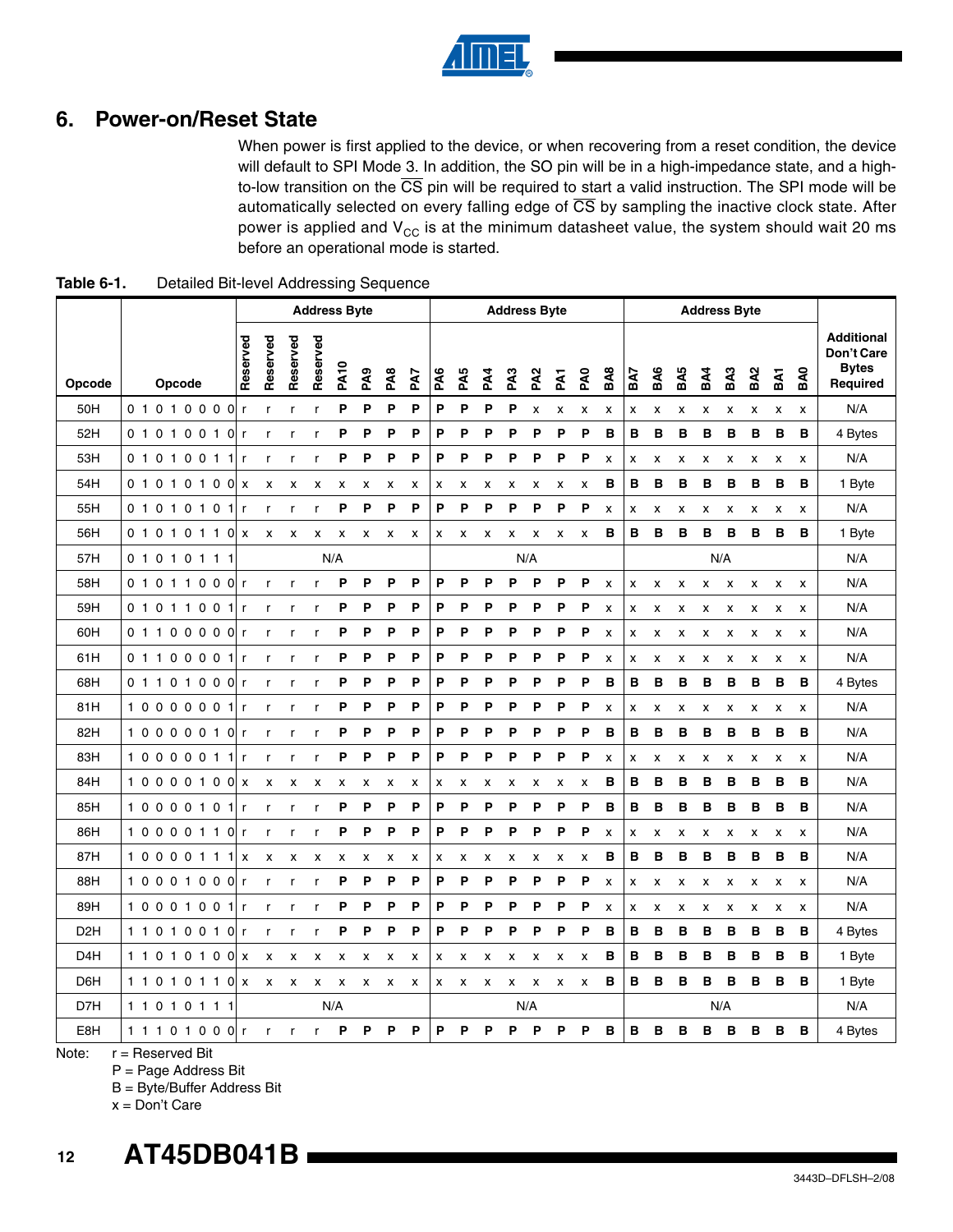## **7. Absolute Maximum Ratings\***

| All Input Voltages<br>(including NC Pins) |
|-------------------------------------------|
| All Output Voltages                       |

\*NOTICE: Stresses beyond those listed under "Absolute Maximum Ratings" may cause permanent damage to the device. This is a stress rating only and functional operation of the device at these or any other conditions beyond those indicated in the operational sections of this specification is not implied. Exposure to absolute maximum rating conditions for extended periods may affect device reliability.

## **8. DC and AC Operating Range**

|                                      |      | AT45DB041B (2.5V Version)        | <b>AT45DB041B</b>                   |
|--------------------------------------|------|----------------------------------|-------------------------------------|
| <b>Operating Temperature</b>         | Com. | $0^{\circ}$ C to 70 $^{\circ}$ C | $0^{\circ}$ C to 70 $^{\circ}$ C    |
| (Case)                               | Ind. | -                                | -40 $^{\circ}$ C to 85 $^{\circ}$ C |
| $V_{CC}$ Power Supply <sup>(1)</sup> |      | 2.5V to 3.6V                     | 2.7V to 3.6V                        |

<span id="page-12-0"></span>Note: 1. After power is applied and V<sub>CC</sub> is at the minimum specified datasheet value, the system should wait 20 ms before an operational mode is started.

## **9. DC Characteristics**

| Symbol                   | <b>Parameter</b>                           | <b>Condition</b>                                                                 | <b>Min</b>      | Typ | Max             | <b>Units</b> |
|--------------------------|--------------------------------------------|----------------------------------------------------------------------------------|-----------------|-----|-----------------|--------------|
| <sup>I</sup> SB          | <b>Standby Current</b>                     | $\overline{CS}$ , RESET, $\overline{WP} = V_{CC}$ , all inputs<br>at CMOS levels |                 | 2   | 10              | μA           |
| $I_{CC1}$ <sup>(1)</sup> | Active Current, Read<br>Operation          | f = 20 MHz; $I_{OUT}$ = 0 mA;<br>$V_{CC}$ = 3.6V                                 |                 | 4   | 10 <sup>°</sup> | mA           |
| $I_{CC2}$                | Active Current,<br>Program/Erase Operation | $V_{\text{CC}} = 3.6V$                                                           |                 | 15  | 35              | mA           |
| Ιu,                      | Input Load Current                         | $V_{IN}$ = CMOS levels                                                           |                 |     | 1               | μA           |
| $I_{LO}$                 | Output Leakage Current                     | $V_{\text{I/O}}$ = CMOS levels                                                   |                 |     | -1              | μA           |
| $V_{IL}$                 | Input Low Voltage                          |                                                                                  |                 |     | 0.6             | v            |
| $V_{\text{IH}}$          | Input High Voltage                         |                                                                                  | 2.0             |     |                 | $\vee$       |
| $V_{OL}$                 | Output Low Voltage                         | $I_{OL}$ = 1.6 mA; $V_{CC}$ = 2.7V                                               |                 |     | 0.4             | v            |
| $V_{OH}$                 | Output High Voltage                        | $I_{OH} = -100 \mu A$                                                            | $V_{CG}$ - 0.2V |     |                 | v            |

<span id="page-12-1"></span>Note: 1.  $I_{cc1}$  during a buffer read is 20mA maximum.

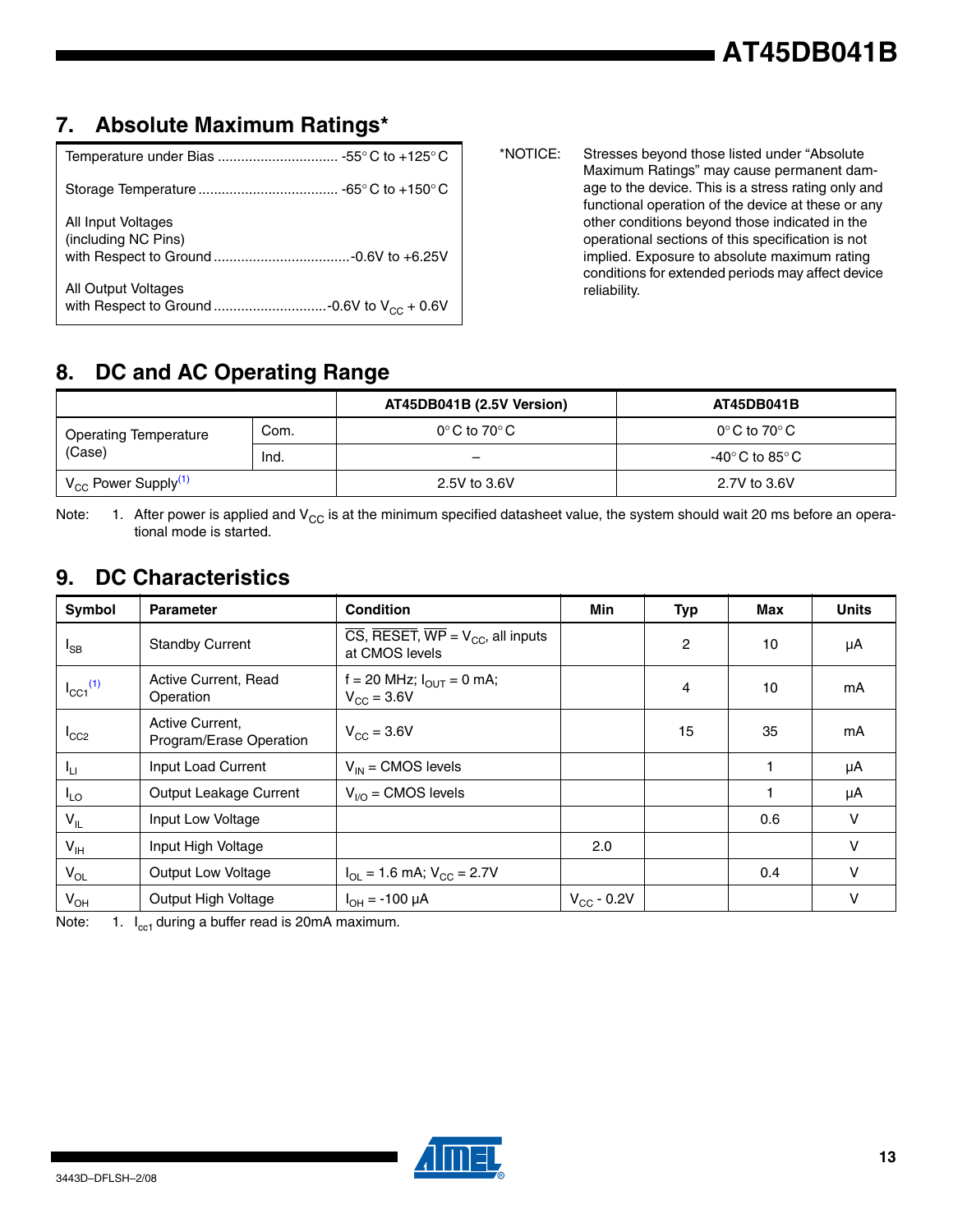

## **10. AC Characteristics**

|                                      |                                         | <b>AT45DB041B</b><br>(2.5V Version) | AT45DB041B |          |            |              |
|--------------------------------------|-----------------------------------------|-------------------------------------|------------|----------|------------|--------------|
| Symbol                               | <b>Parameter</b>                        | Min                                 | <b>Max</b> | Min      | <b>Max</b> | <b>Units</b> |
| $f_{\mathsf{SCK}}$                   | <b>SCK Frequency</b>                    |                                     | 15         |          | 20         | <b>MHz</b>   |
| $f_{\mathsf{CAR}}$                   | SCK Frequency for Continuous Array Read |                                     | 15         |          | 20         | <b>MHz</b>   |
| $t_{WH}$                             | <b>SCK High Time</b>                    | 30                                  |            | 22       |            | ns           |
| $t_{WL}$                             | <b>SCK Low Time</b>                     | 30                                  |            | 22       |            | ns           |
| $t_{CS}$                             | Minimum CS High Time                    | 250                                 |            | 250      |            | ns           |
| $t_{\text{CSS}}$                     | CS Setup Time                           | 250                                 |            | 250      |            | ns           |
| $t_{\scriptscriptstyle{\text{CSH}}}$ | CS Hold Time                            | 250                                 |            | 250      |            | ns           |
| $t_{\text{CSB}}$                     | CS High to RDY/BUSY Low                 |                                     | 200        |          | 200        | ns           |
| $t_{\text{SU}}$                      | Data In Setup Time                      | 10                                  |            | 5        |            | ns           |
| $t_H$                                | Data In Hold Time                       | 15                                  |            | 10       |            | ns           |
| $t_{HO}$                             | Output Hold Time                        | 0                                   |            | $\Omega$ |            | ns           |
| $t_{\text{DIS}}$                     | <b>Output Disable Time</b>              |                                     | 20         |          | 18         | ns           |
| $t_V$                                | <b>Output Valid</b>                     |                                     | 25         |          | 20         | ns           |
| $t_{\sf XFR}$                        | Page to Buffer Transfer/Compare Time    |                                     | 300        |          | 250        | μs           |
| $t_{EP}$                             | Page Erase and Programming Time         |                                     | 20         |          | 20         | ms           |
| t <sub>P</sub>                       | Page Programming Time                   |                                     | 14         |          | 14         | ms           |
| $t_{PE}$                             | Page Erase Time                         |                                     | 8          |          | 8          | ms           |
| $t_{BE}$                             | <b>Block Erase Time</b>                 |                                     | 12         |          | 12         | ms           |
| $t_{\sf RST}$                        | <b>RESET Pulse Width</b>                | 10                                  |            | 10       |            | μs           |
| $t_{\tiny\textsf{REC}}$              | <b>RESET</b> Recovery Time              |                                     | 1          |          | 1          | μs           |

### **10.1 Input Test Waveforms and Measurement Levels**



## **10.2 Output Test Load**

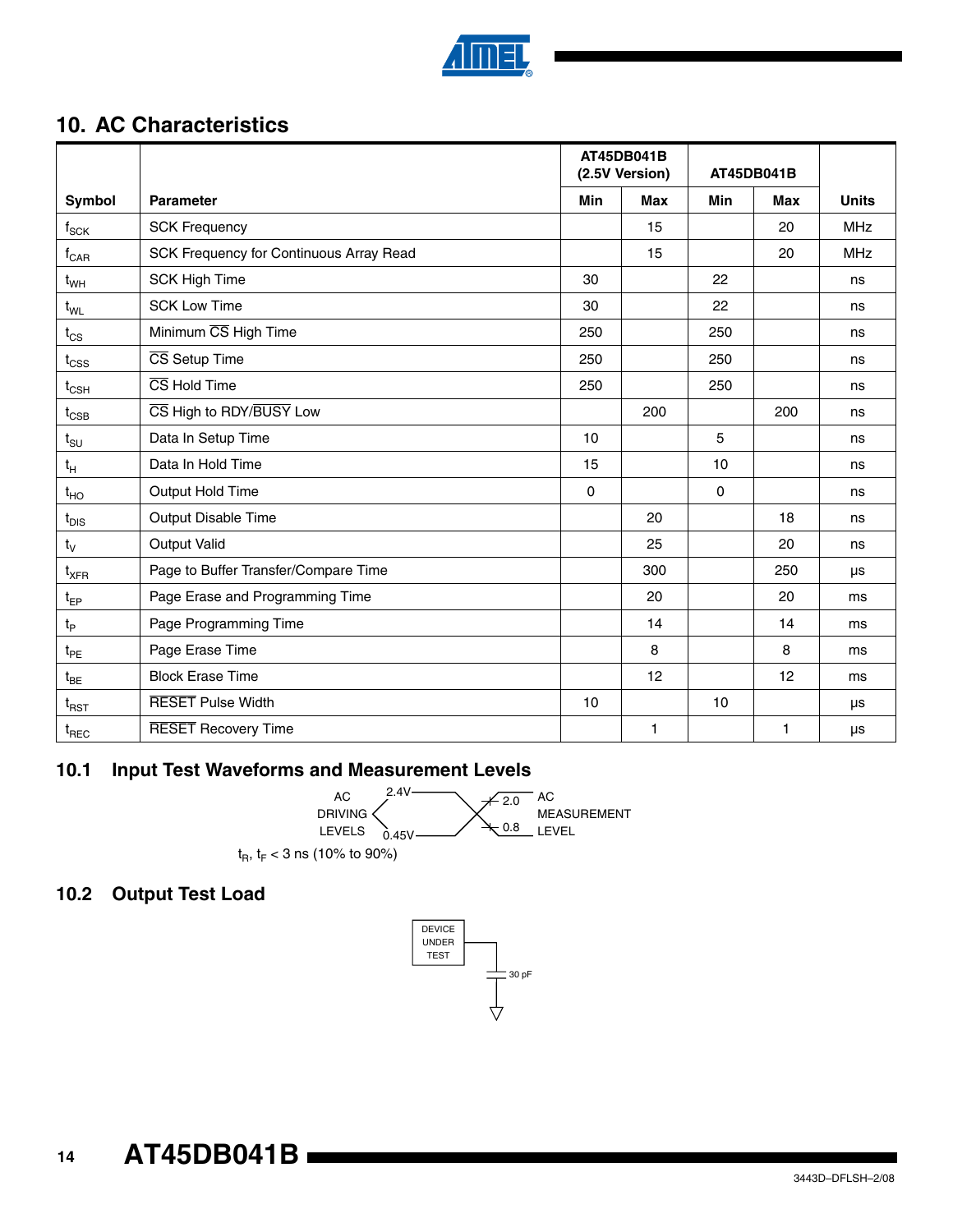## **11. AC Waveforms**

Two different timing diagrams are shown below. Waveform 1 shows the SCK signal being low when  $\overline{\text{CS}}$  makes a high-to-low transition, and Waveform 2 shows the SCK signal being high when  $\overline{\text{CS}}$  makes a high-to-low transition. Both waveforms show valid timing diagrams. The setup and hold times for the SI signal are referenced to the low-to-high transition on the SCK signal.

Waveform 1 shows timing that is also compatible with SPI Mode 0, and Waveform 2 shows timing that is compatible with SPI Mode 3.

**11.1 Waveform 1 – Inactive Clock Polarity Low and SPI Mode 0**



## **11.2 Waveform 2 – Inactive Clock Polarity High and SPI Mode 3**





Note: The  $\overline{\text{CS}}$  signal should be in the high state before the  $\overline{\text{RESET}}$  signal is deasserted.

SO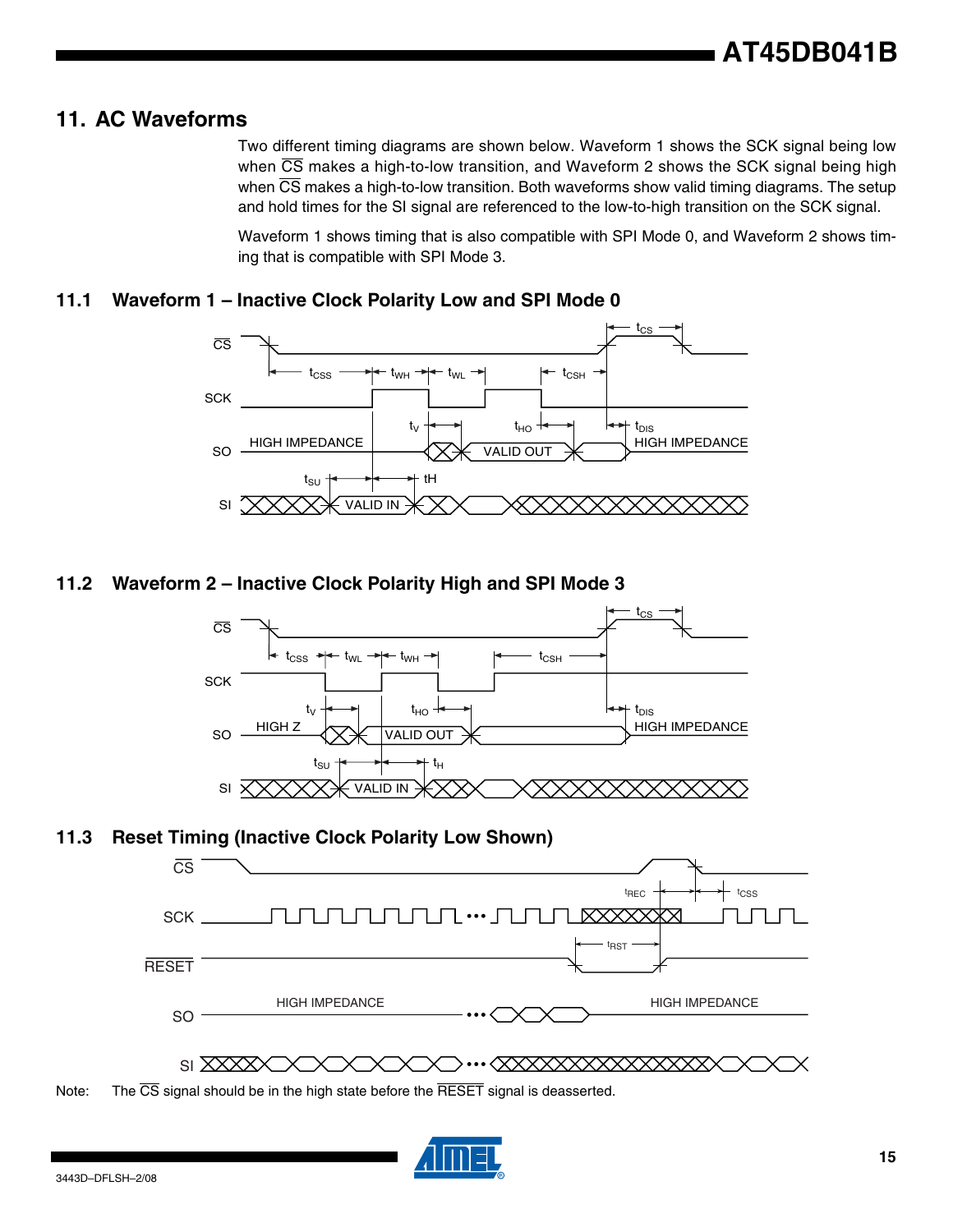

## **11.4 Command Sequence for Read/Write Operations (except Status Register Read)**

SI  $\overline{\text{XXX}}$  CMD  $\overline{\text{X8 bits}}$  8 bits  $\overline{\text{X8 bits}}$  $\bullet \bullet \bullet$ 

MSBr r r r X X X X X X X X X X X X X X X X X X X X LSBL  $\overline{\phantom{a}}$  $\top$  $\top$ Reserved for Page Address Byte/Buffer Address larger densities (PA10-PA0) (BA8-BA0/BFA8-BFA0)

Notes: 1. "r" designates bits reserved for larger densities.

- 2. It is recommended that "r" be a logical "0" for densities of 4M bits or smaller.
- 3. For densities larger than 4M bits, the "r" bits become the most significant Page Address bit for the appropriate density.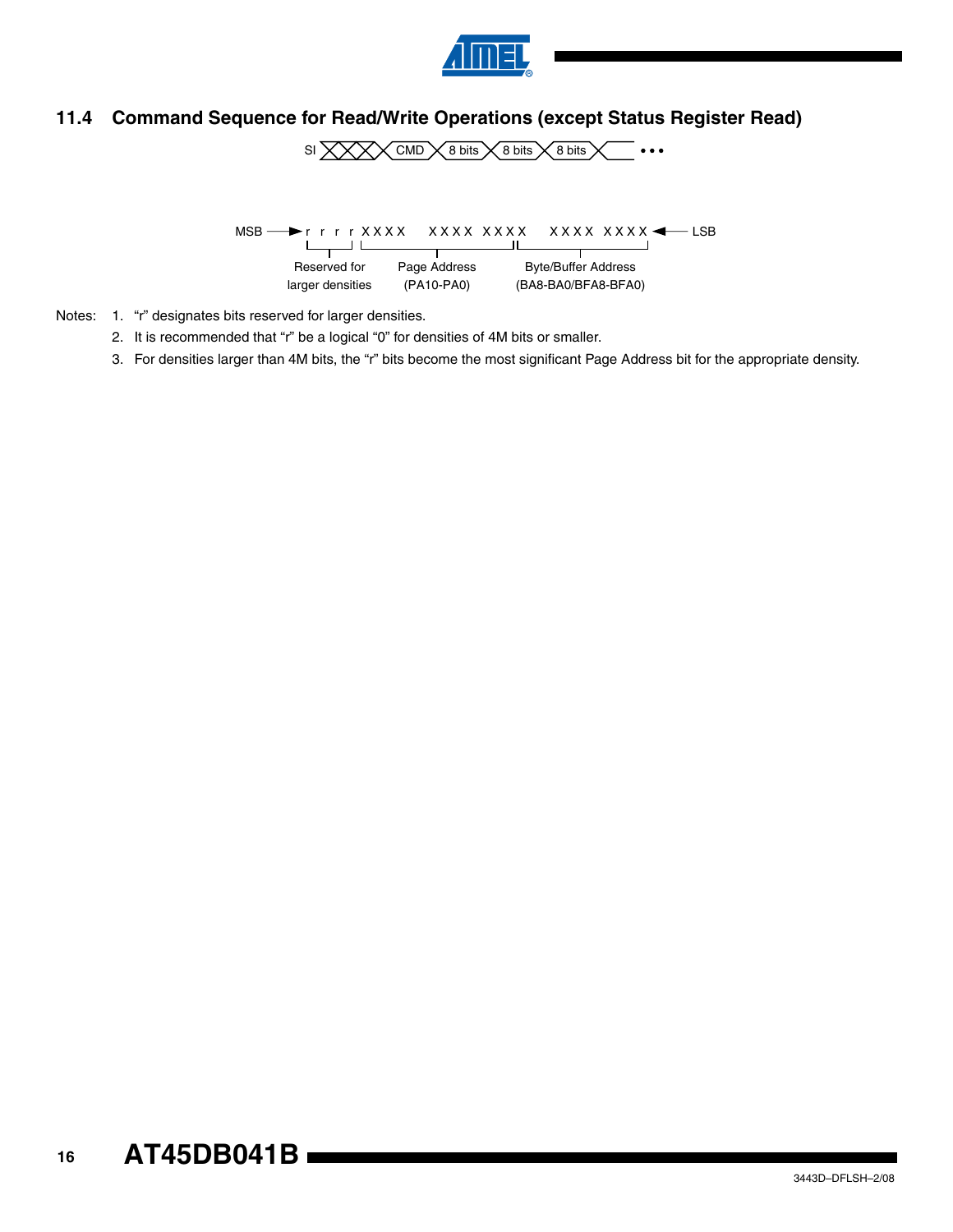## **12. Write Operations**

The following block diagram and waveforms illustrate the various write sequences available.



## **12.1 Main Memory Page Program through Buffers**



## **12.2 Buffer Write**



## **12.3 Buffer to Main Memory Page Program (Data from Buffer Programmed into Flash Page)**





 $n = 1$ st byte read  $n+1 = 2nd$  byte read

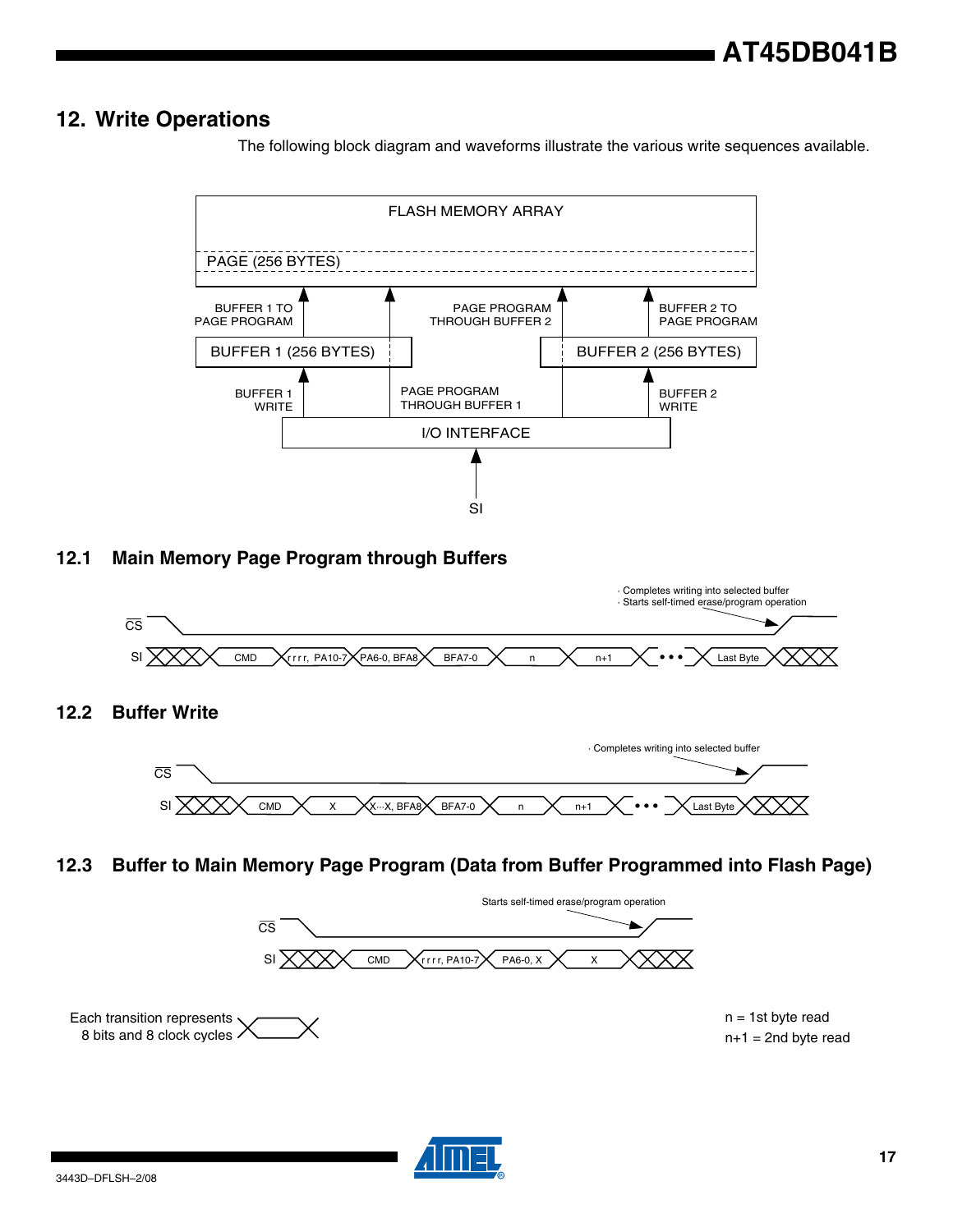

## **13. Read Operations**

The following block diagram and waveforms illustrate the various read sequences available.



**13.1 Main Memory Page Read**



## **13.2 Main Memory Page to Buffer Transfer (Data from Flash Page Read into Buffer)**



## **13.3 Buffer Read**





 $n = 1$ st byte read  $n+1 = 2nd$  byte read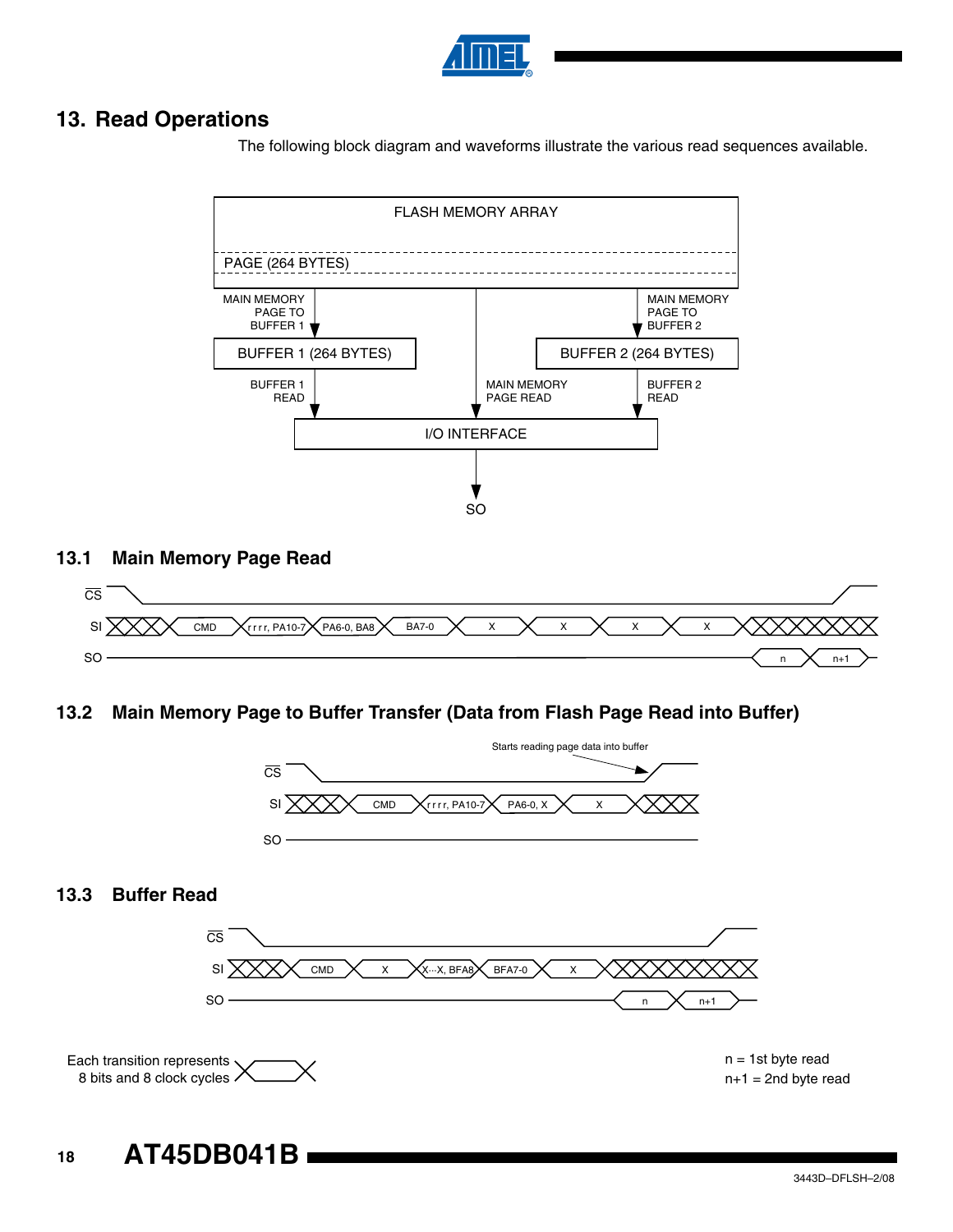**AT45DB041B**

## **14. Detailed Bit-level Read Timing – Inactive Clock Polarity Low**



## **14.1 Continuous Array Read (Opcode: 68H)**





**14.3 Buffer Read (Opcode: 54H or 56H)**



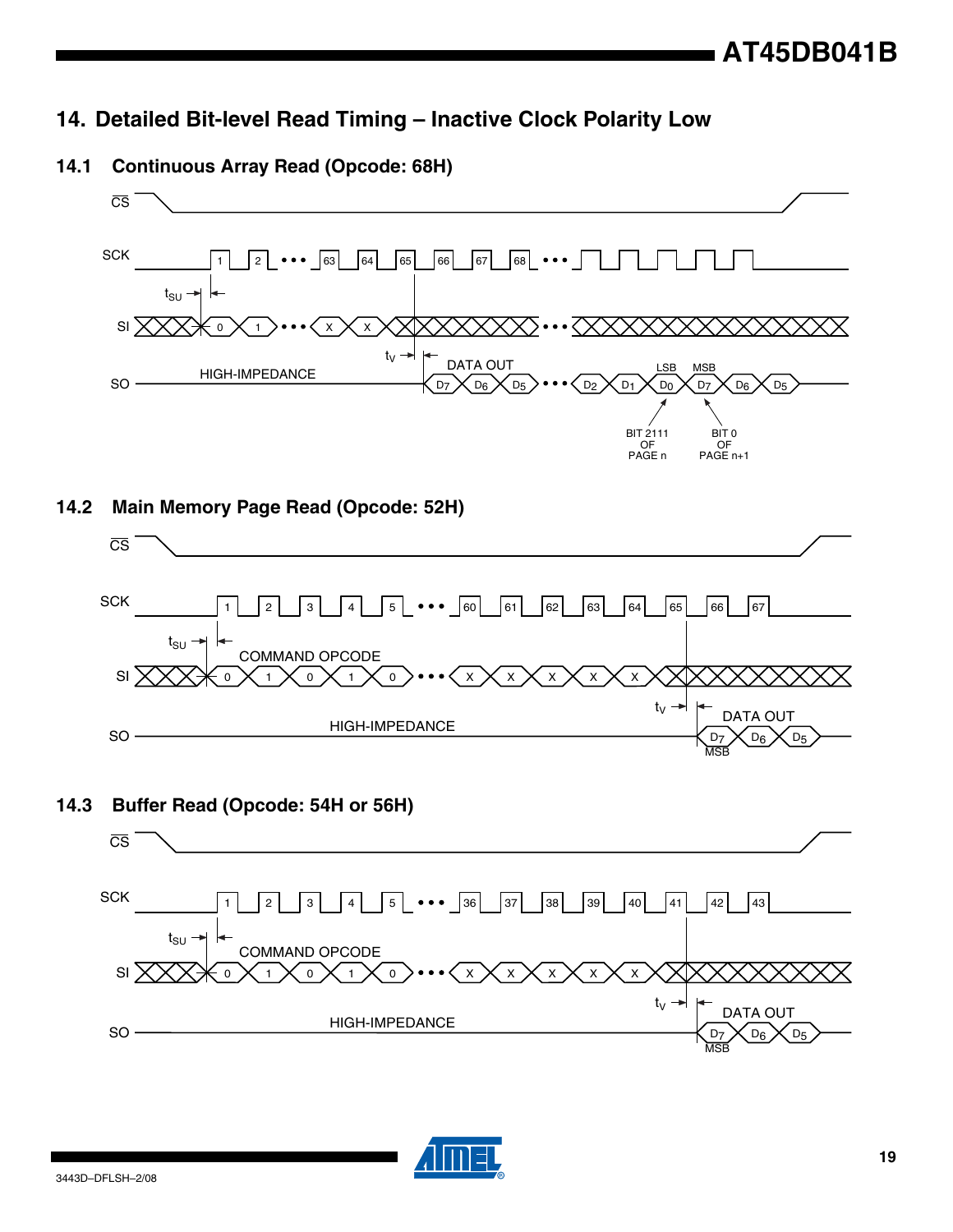



## **14.4 Status Register Read (Opcode: 57H)**

#### **20 AT45DB041B**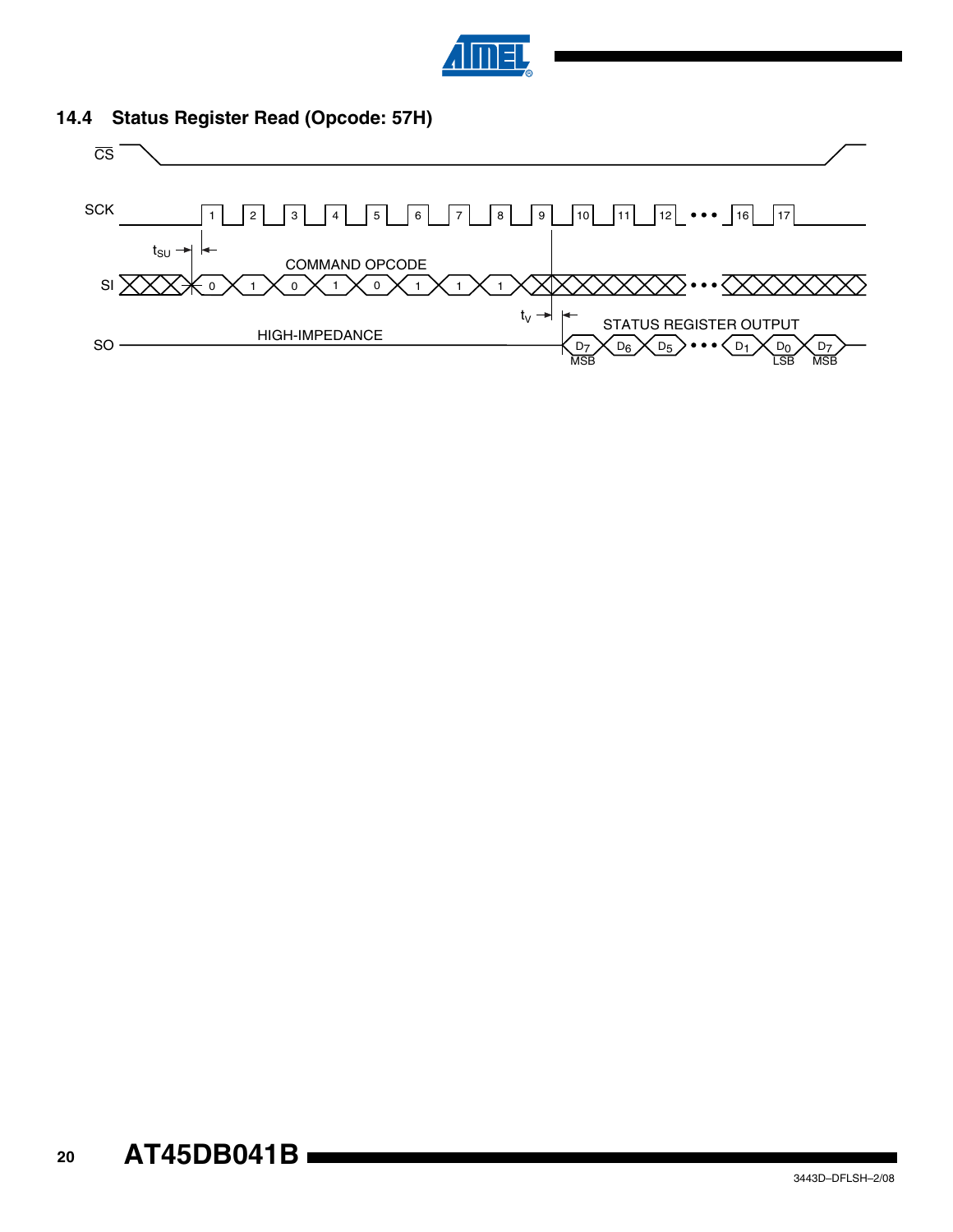**AT45DB041B**

## **15. Detailed Bit-level Read Timing – Inactive Clock Polarity High**



## **15.1 Continuous Array Read (Opcode: 68H)**





```
15.3 Buffer Read (Opcode: 54H or 56H)
```


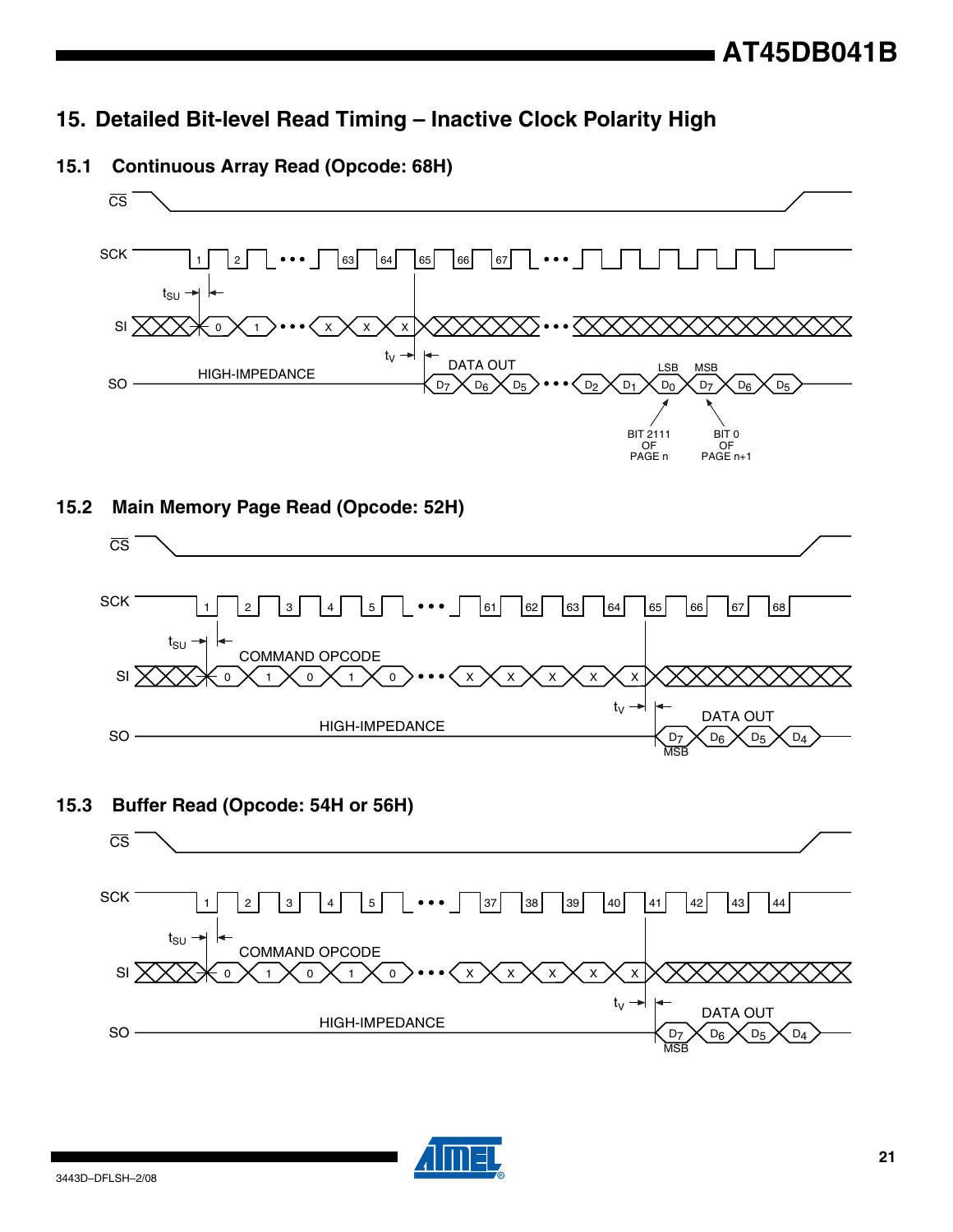

**15.4 Status Register Read (Opcode: 57H)**

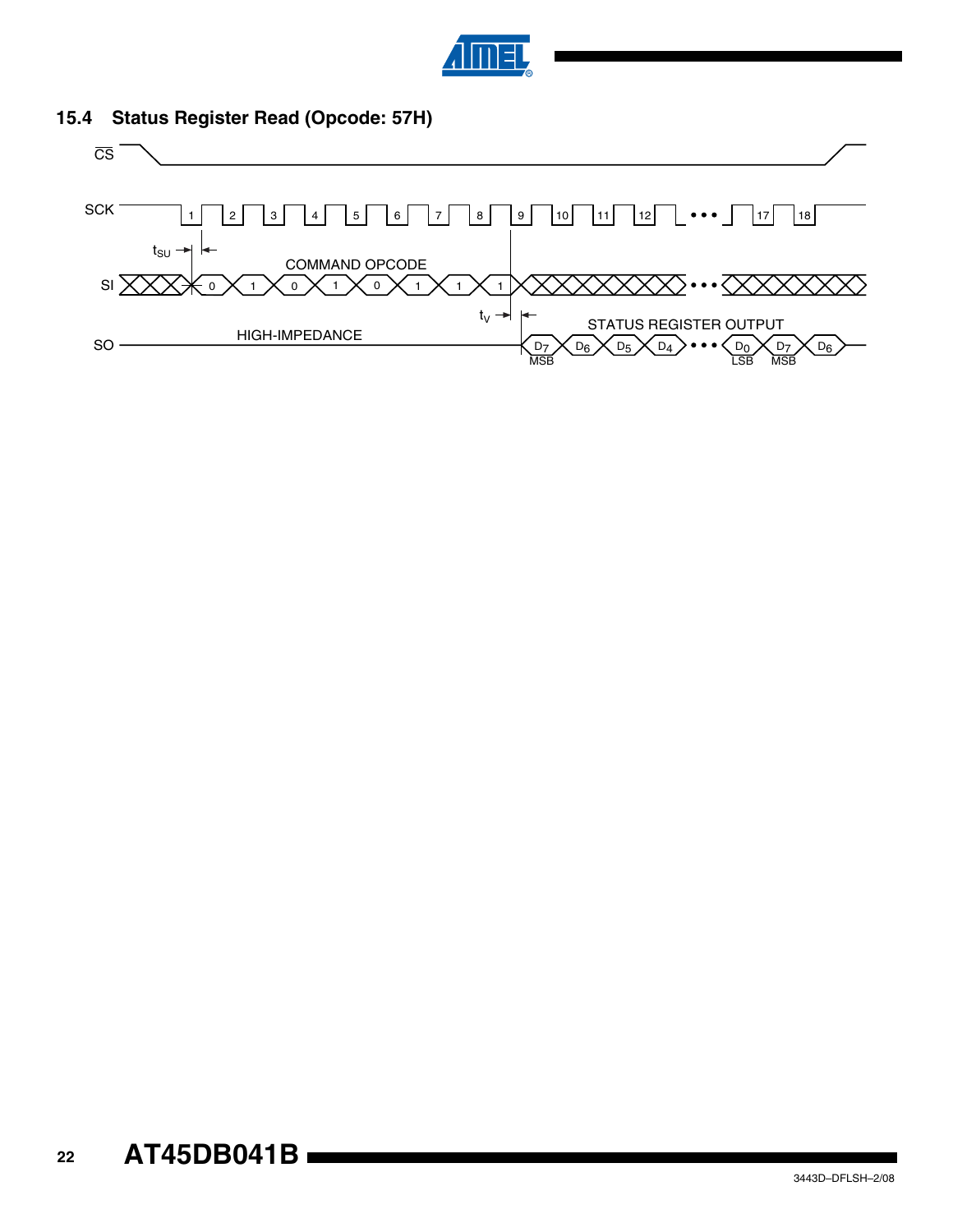## **16. Detailed Bit-level Read Timing – SPI Mode 0**



### **16.1 Continuous Array Read (Opcode: E8H)**





**16.3 Buffer Read (Opcode: D4H or D6H)**



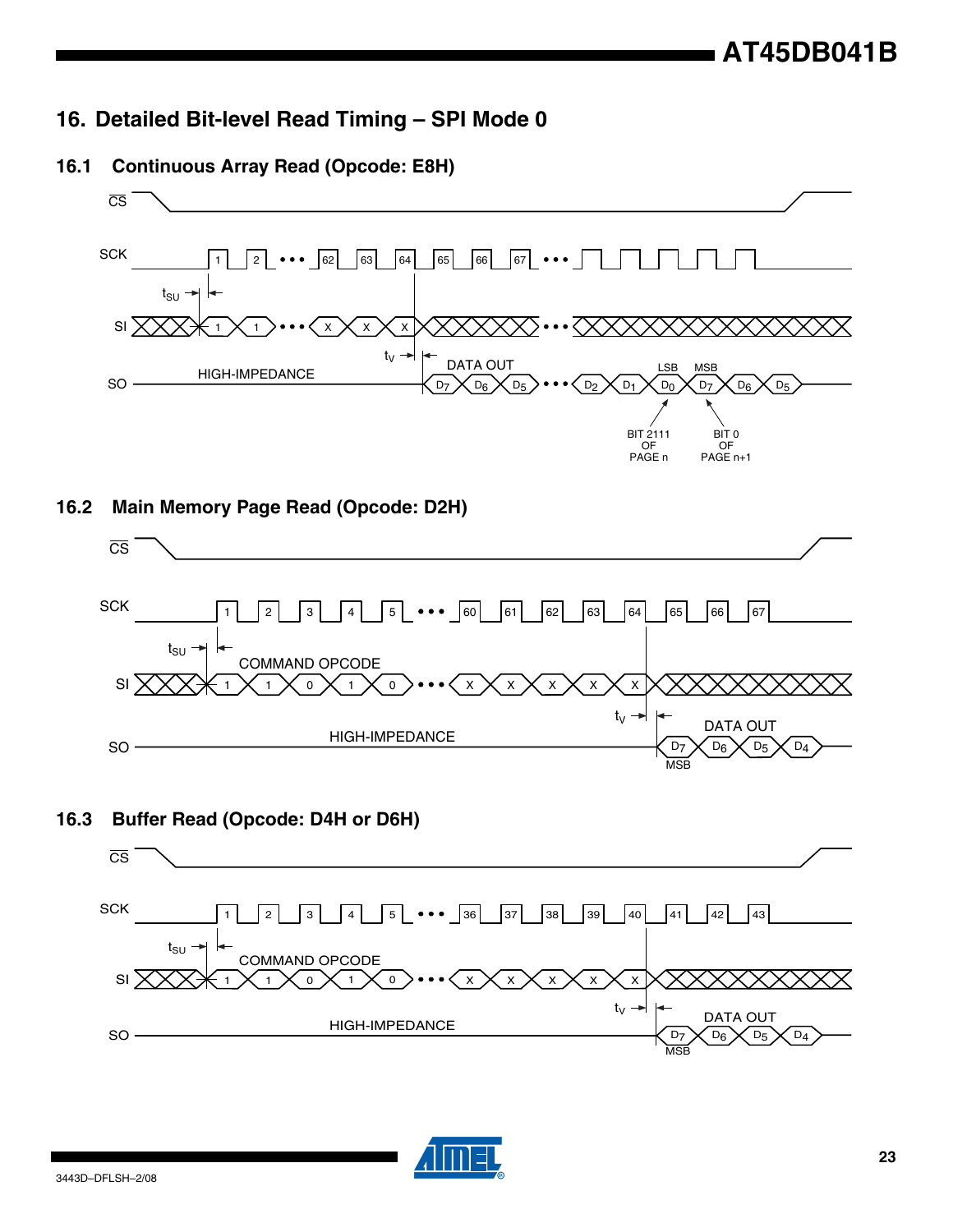

**16.4 Status Register Read (Opcode: D7H)**

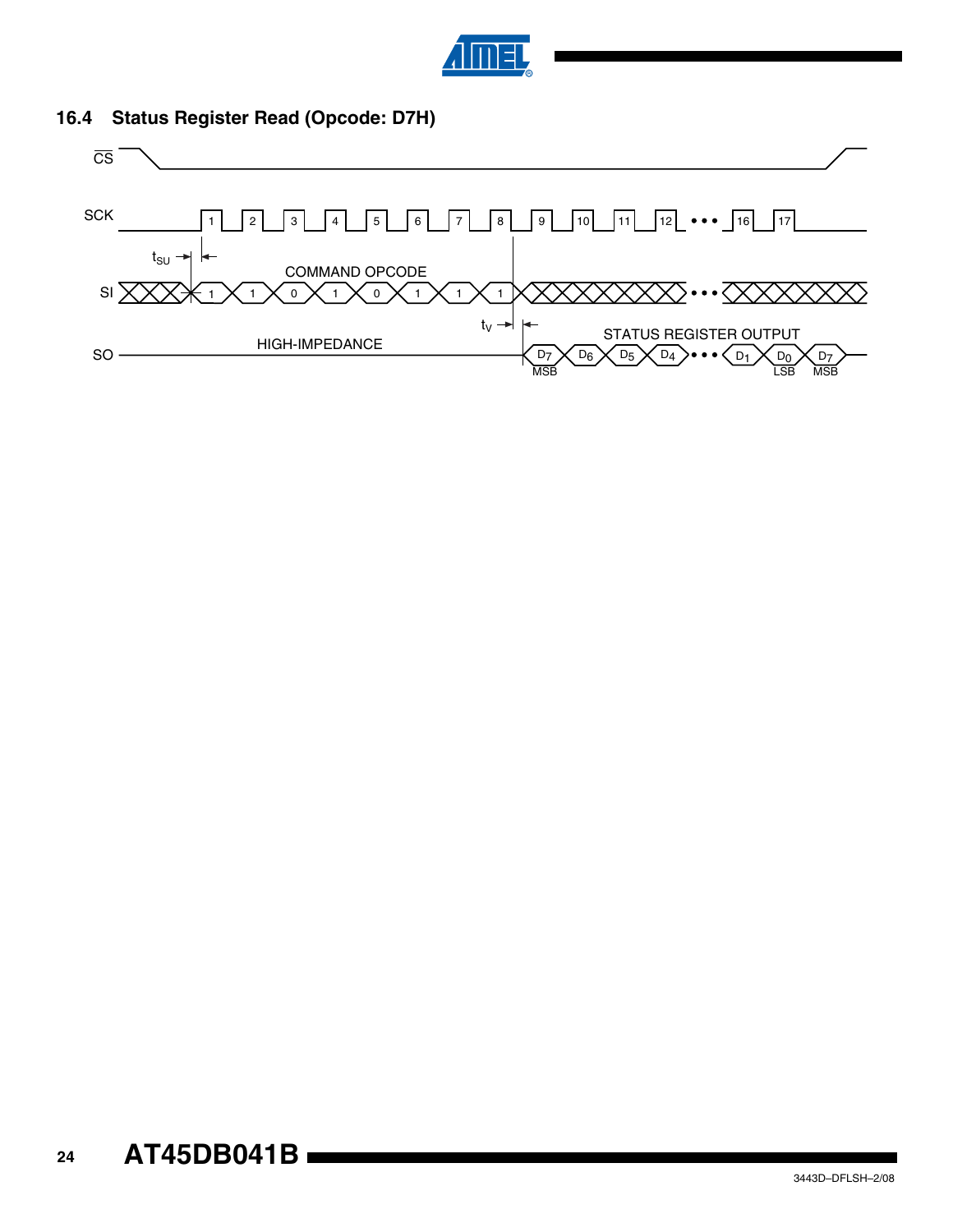$D_7 \times D_6 \times D_5$ 

 $D_4$ 

MSB

## **17. Detailed Bit-level Read Timing – SPI Mode 3**



## **17.1 Continuous Array Read (Opcode: E8H)**







 $SO -$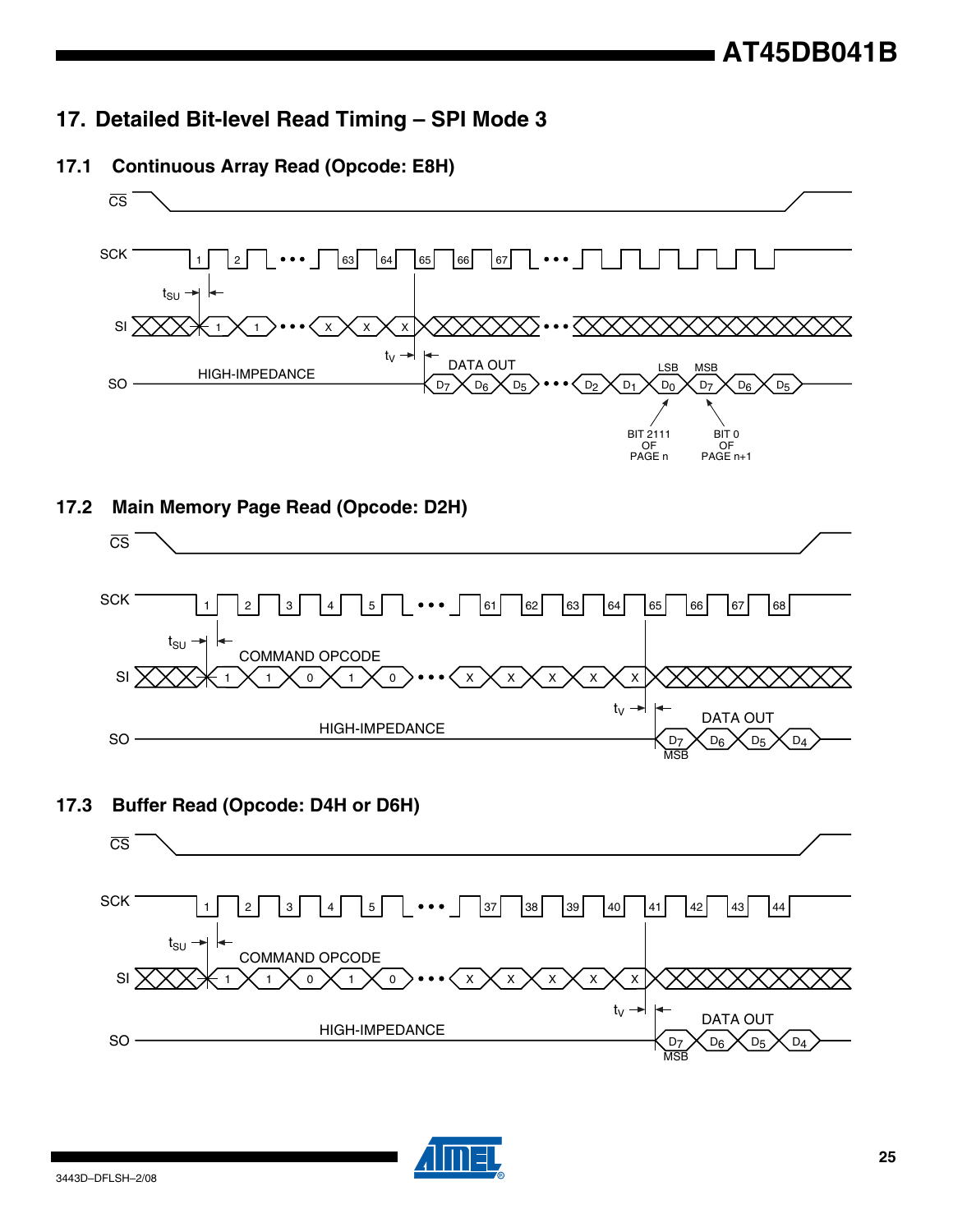

## **17.4 Status Register Read (Opcode: D7H)**

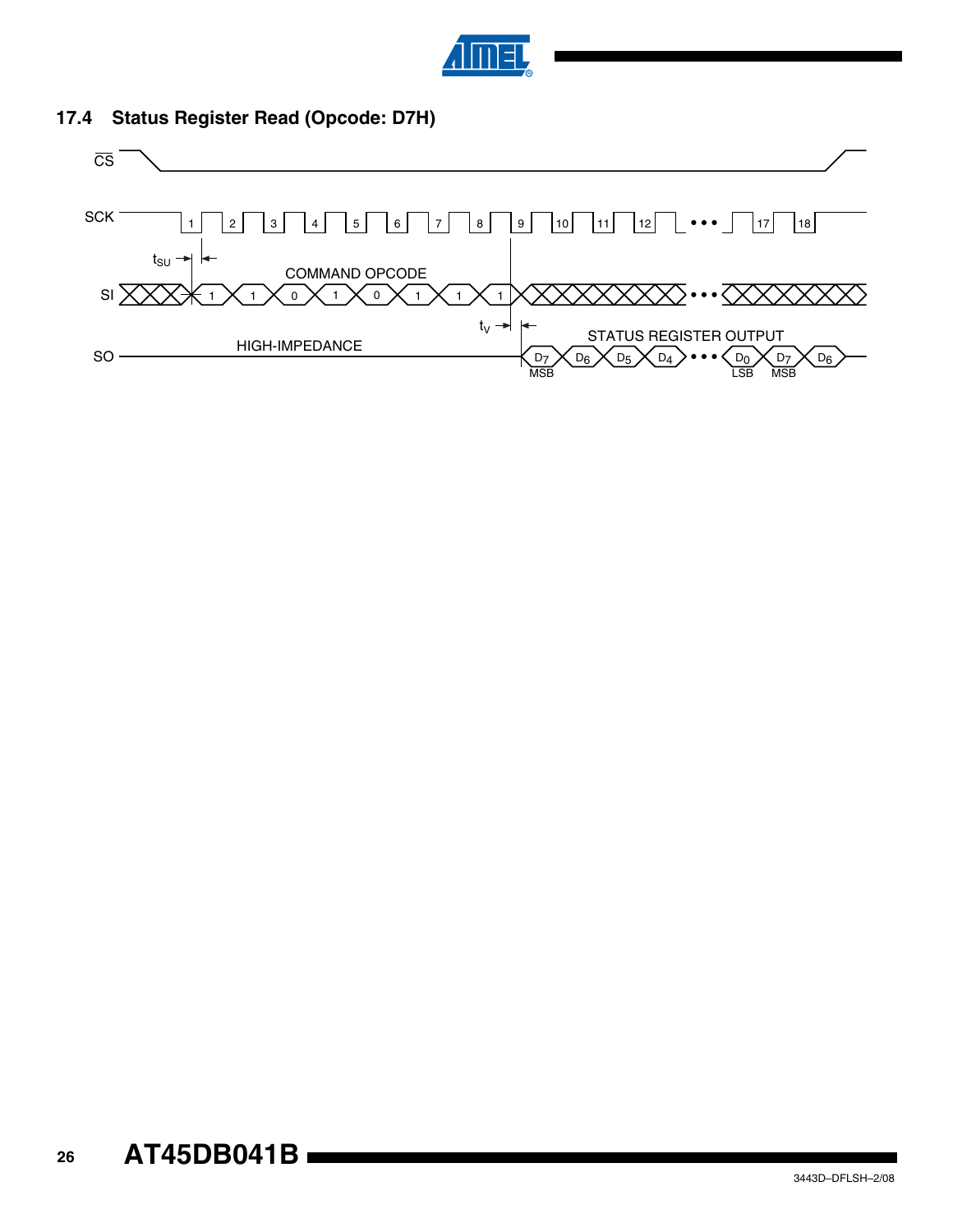<span id="page-26-0"></span>



- Notes: 1. This type of algorithm is used for applications in which the entire array is programmed sequentially, filling the array page-bypage.
	- 2. A page can be written using either a Main Memory Page Program operation or a Buffer Write operation followed by a Buffer to Main Memory Page Program operation.
	- 3. The algorithm above shows the programming of a single page. The algorithm will be repeated sequentially for each page within the entire array.

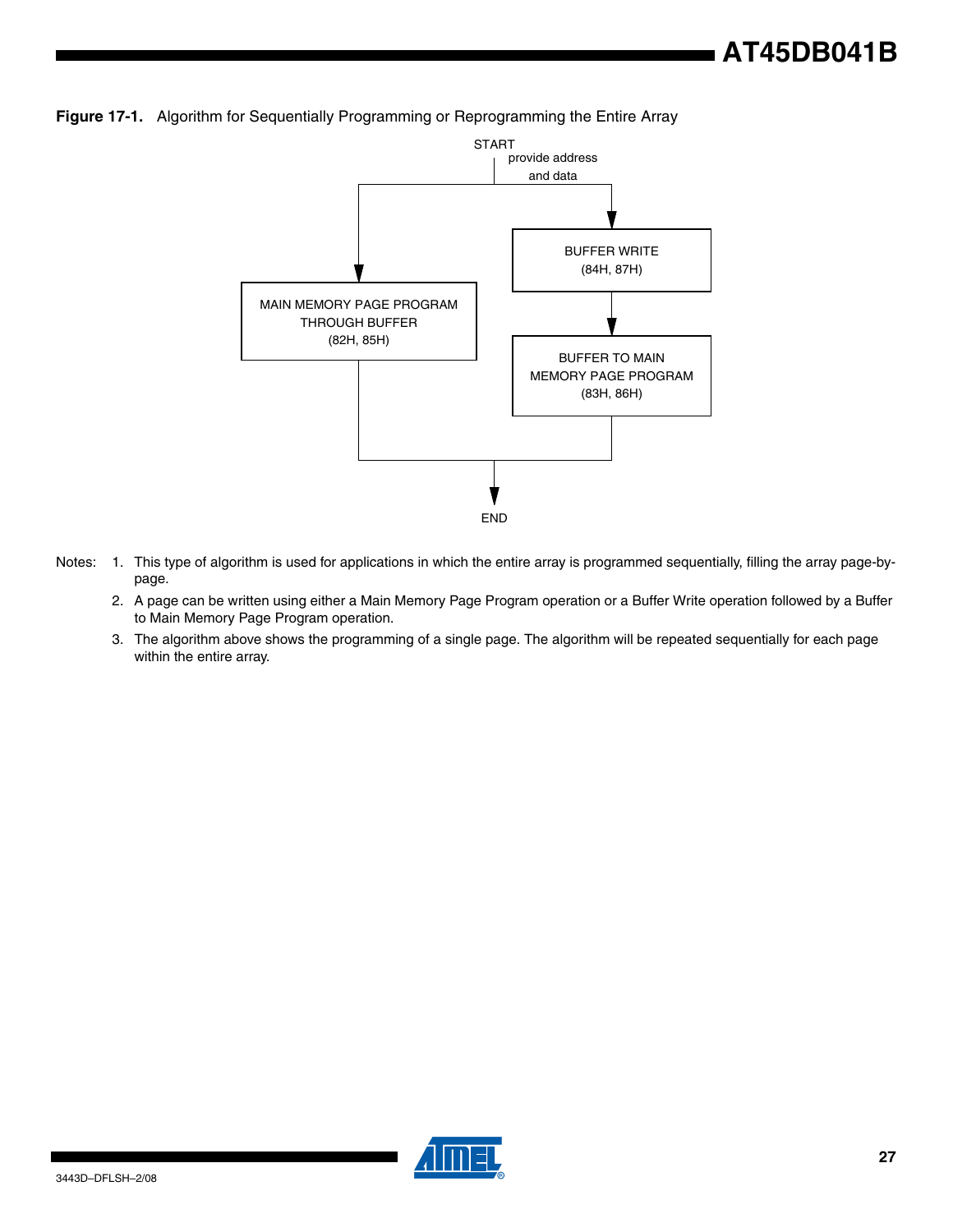<span id="page-27-0"></span>

**Figure 17-2.** Algorithm for Randomly Modifying Data



- Notes: 1. To preserve data integrity, each page of a DataFlash sector must be updated/rewritten at least once within every 10,000 cumulative page erase/program operations.
	- 2. A Page Address Pointer must be maintained to indicate which page is to be rewritten. The Auto Page Rewrite command must use the address specified by the Page Address Pointer.
	- 3. Other algorithms can be used to rewrite portions of the Flash array. Low-power applications may choose to wait until 10,000 cumulative page erase/program operations have accumulated before rewriting all pages of the sector. See application note AN-4 ("Using Atmel's Serial DataFlash") for more details.

| <b>PA10</b> | PA <sub>9</sub> | ັ<br>PA <sub>8</sub> | PA7 | PA <sub>6</sub> | PA <sub>5</sub> | PA <sub>4</sub> | PA <sub>3</sub> | PA2 - PA0 | <b>Sector</b> |
|-------------|-----------------|----------------------|-----|-----------------|-----------------|-----------------|-----------------|-----------|---------------|
| 0           | 0               | 0                    | 0   | 0               | 0               | 0               | 0               | v<br>⋏    | 0             |
| 0           | 0               | 0                    | X   | X               | X               | X               | X               | X         |               |
| 0           | 0               |                      | X   | х               | Х               | X               | х               | X         | 2             |
| 0           |                 | X                    | х   | х               | х               | х               | х               | х         | 3             |
|             | 0               | X                    | X   | Χ               | Х               | X               | х               | X         | 4             |
|             |                 | х                    | х   | х               | х               | х               | х               | х         | 5             |

**Table 17-1.** Sector Addressing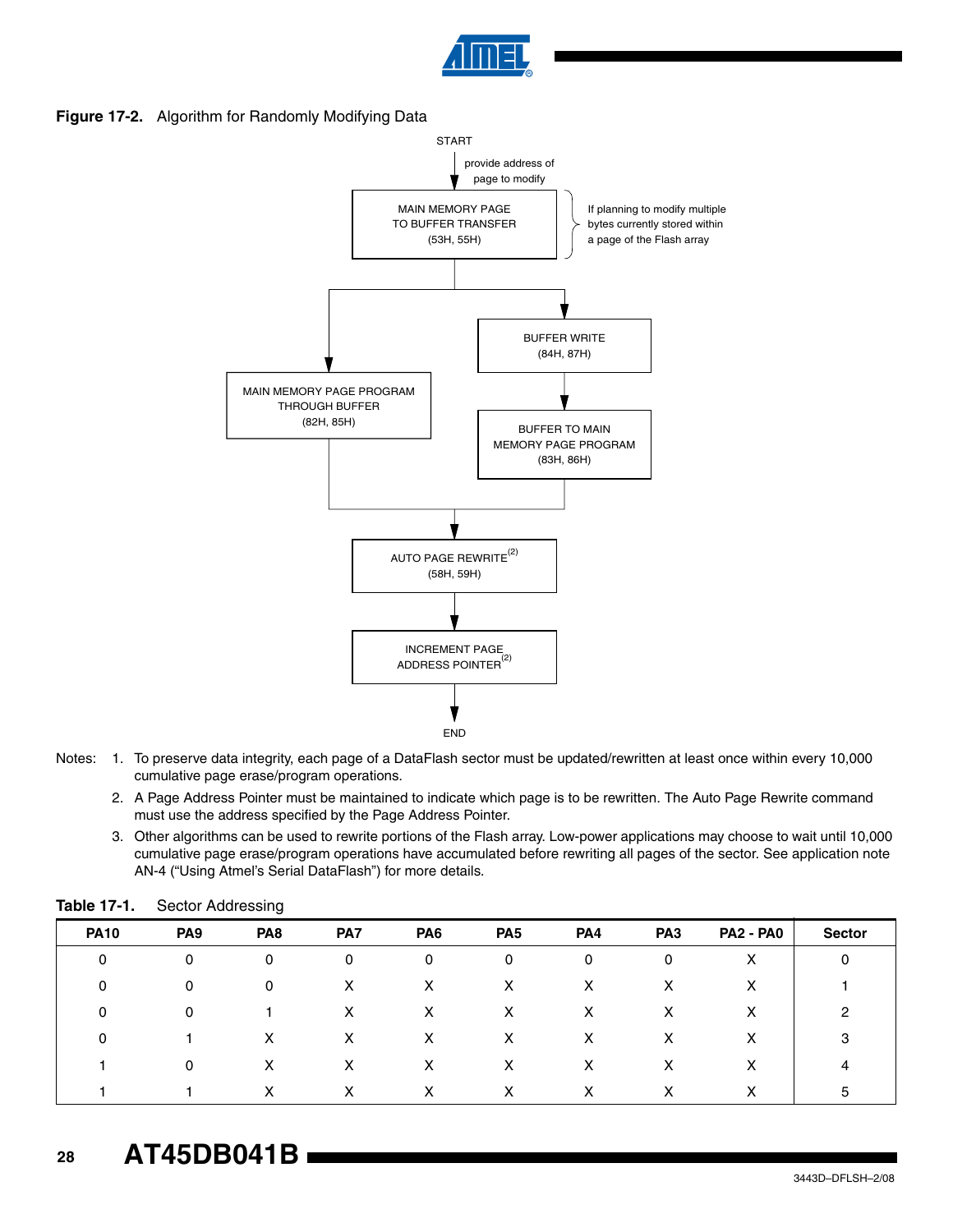## **18. Ordering Information**

| $\mathsf{r}_{\mathsf{SCK}}$ | $I_{\text{cc}}$ (mA) |         |                      |                  |                                                    |
|-----------------------------|----------------------|---------|----------------------|------------------|----------------------------------------------------|
| (MHz)                       | <b>Active</b>        | Standby | <b>Ordering Code</b> | Package          | <b>Operation Range</b>                             |
| 20                          | 10                   | 0.01    | AT45DB041B-CC        | 14C1             |                                                    |
|                             |                      |         | AT45DB041B-CNC       | 8CN <sub>3</sub> | Commercial                                         |
|                             |                      |         | AT45DB041B-RC        | $28R^{(1)}$      | $(0^{\circ}$ C to 70 $^{\circ}$ C)                 |
|                             |                      |         | AT45DB041B-SC        | 8S <sub>2</sub>  | 2.7V to 3.6V                                       |
|                             |                      |         | AT45DB041B-TC        | 28T              |                                                    |
| 20                          | 10                   | 0.01    | AT45DB041B-CI        | 14C1             |                                                    |
|                             |                      |         | AT45DB041B-CNI       | 8CN <sub>3</sub> | Industrial                                         |
|                             |                      |         | AT45DB041B-RI        | $28R^{(1)}$      | (-40 $\degree$ C to 85 $\degree$ C)                |
|                             |                      |         | AT45DB041B-SI        | 8S <sub>2</sub>  | 2.7V to 3.6V                                       |
|                             |                      |         | AT45DB041B-TI        | 28T              |                                                    |
| 15                          | 10                   | 0.01    | AT45DB041B-RC-2.5    | 28R              |                                                    |
|                             |                      |         | AT45DB041B-CNC-2.5   | 8CN <sub>3</sub> | Commercial                                         |
|                             |                      |         | AT45DB041B-SC-2.5    | 8S <sub>2</sub>  | $(0^{\circ}$ C to 70 $^{\circ}$ C)<br>2.5V to 3.6V |
|                             |                      |         | AT45DB041B-TC-2.5    | 28T              |                                                    |

## **18.1 Standard Package Options**

## **18.2 Green Package Options (Pb/Halide-free/RoHS Compliant)**

| 'sck  | $I_{CC}$ (mA) |                |                      |                  |                        |
|-------|---------------|----------------|----------------------|------------------|------------------------|
| (MHz) | <b>Active</b> | <b>Standby</b> | <b>Ordering Code</b> | Package          | <b>Operation Range</b> |
|       |               |                | AT45DB041B-CU        | 14C1             |                        |
|       |               |                | AT45DB041B-CNU       | 8CN <sub>3</sub> | Industrial             |
| 20    | 10            | 0.01           | AT45DB041B-RU        | $28R^{(1)}$      | (-40° C to 85° C)      |
|       |               |                | AT45DB041B-SU        | 8S <sub>2</sub>  | 2.7V to 3.6V           |
|       |               |                | AT45DB041B-TU        | 28T              |                        |

<span id="page-28-0"></span>Note: 1. The next generation DataFlash devices will not be offered in 28-SOIC package, therefore, this package is not recommended for new designs.

| Package Type |                                                                          |  |  |  |
|--------------|--------------------------------------------------------------------------|--|--|--|
| 14C1         | 14-ball, 3 x 5 Array Plastic Chip-scale Ball Grid Array (CBGA)           |  |  |  |
| 8CN3         | 8-pad (6 mm x 8 mm) Chip Array Small Outline No Lead Package (CASON)     |  |  |  |
| 28R          | 28-lead, 0.330" Wide, Plastic Gull Wing Small Outline Package (SOIC)     |  |  |  |
| <b>8S2</b>   | 8-lead, 0.210" Wide, Plastic Gull Wing Small Outline Package (EIAJ SOIC) |  |  |  |
| 28T          | 28-lead, Plastic Thin Small Outline Package (TSOP)                       |  |  |  |

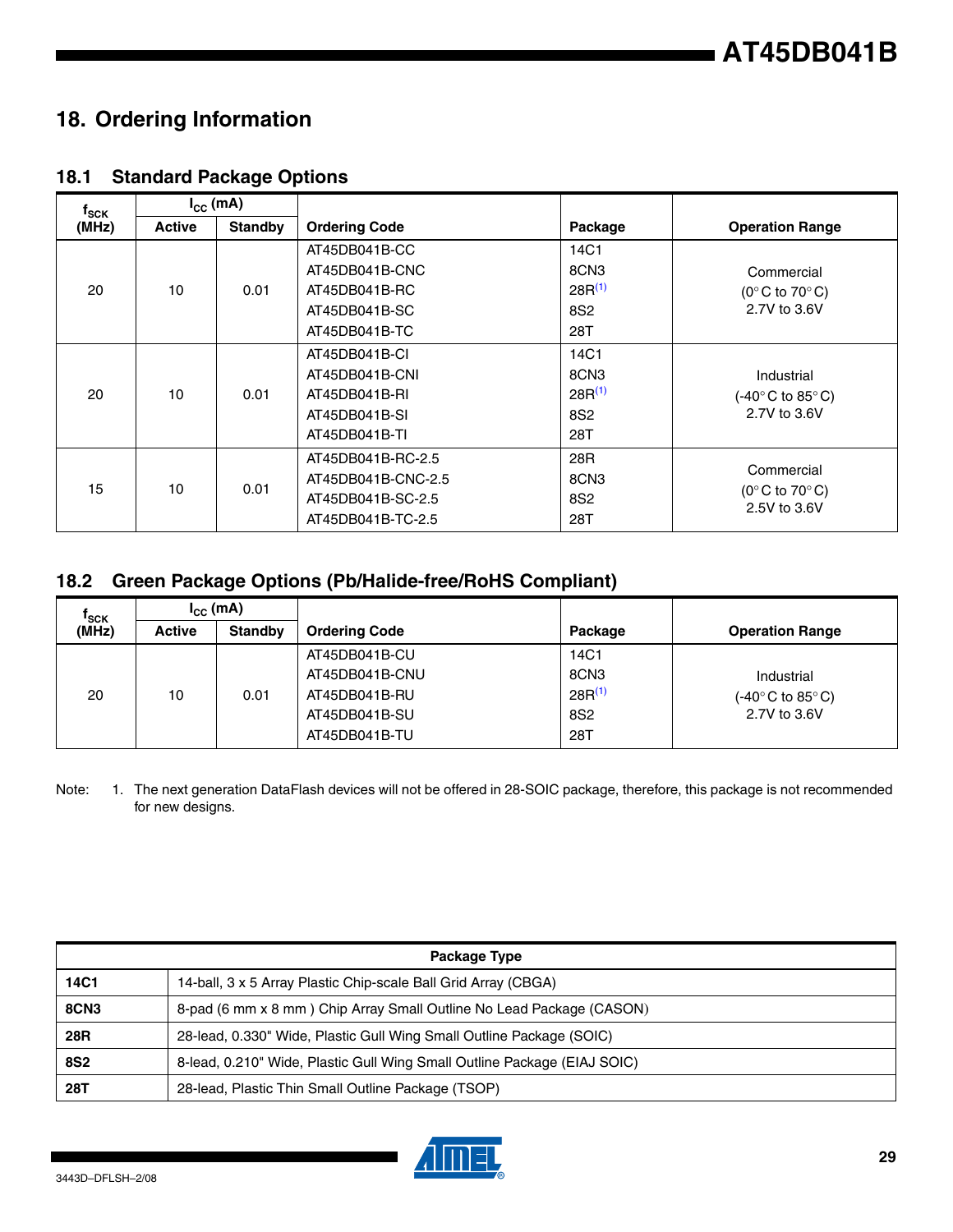

## **19. Packaging Information**

## **19.1 14C1 – CBGA**

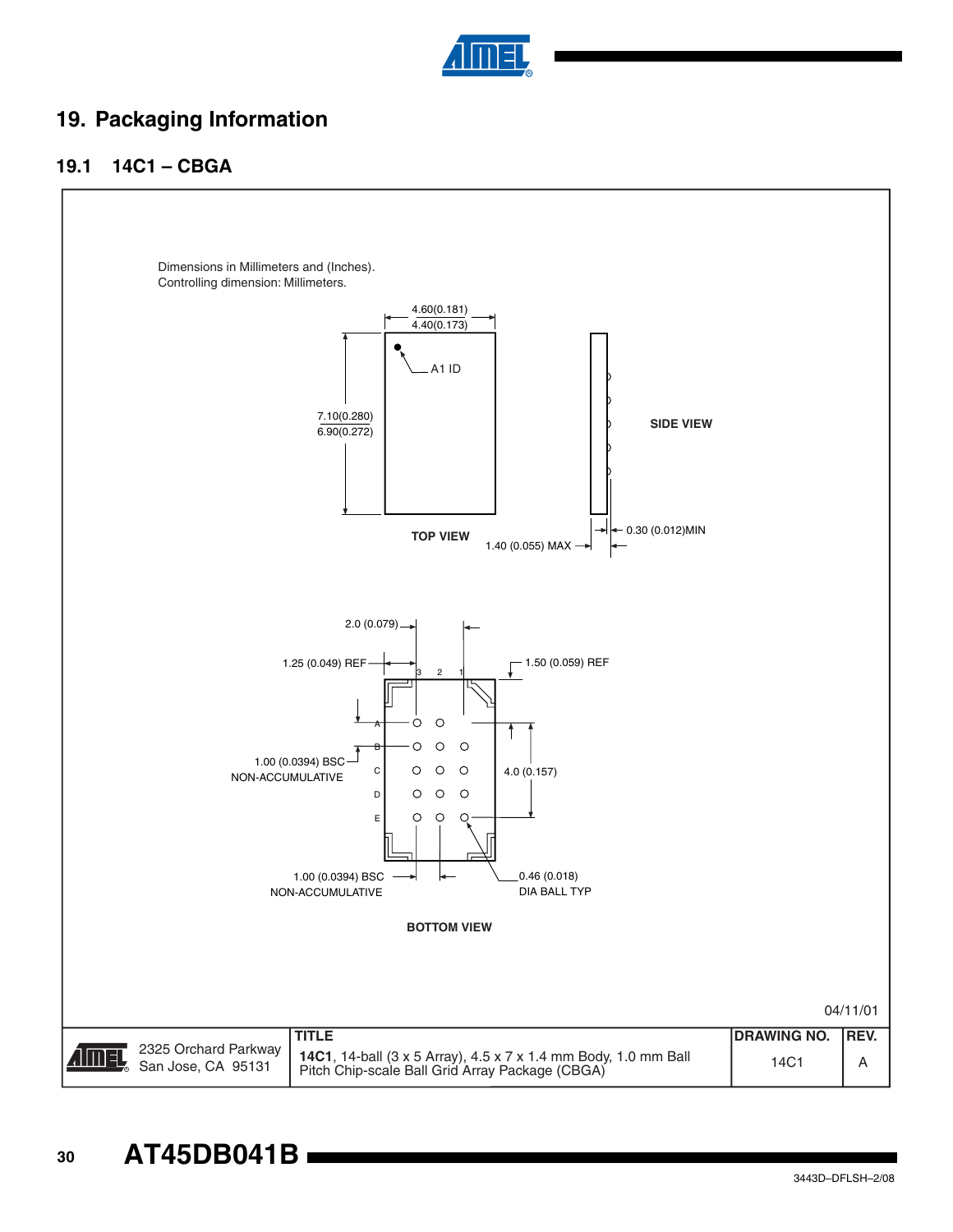## **AT45DB041B**

#### **19.2 8CN3 – CASON**



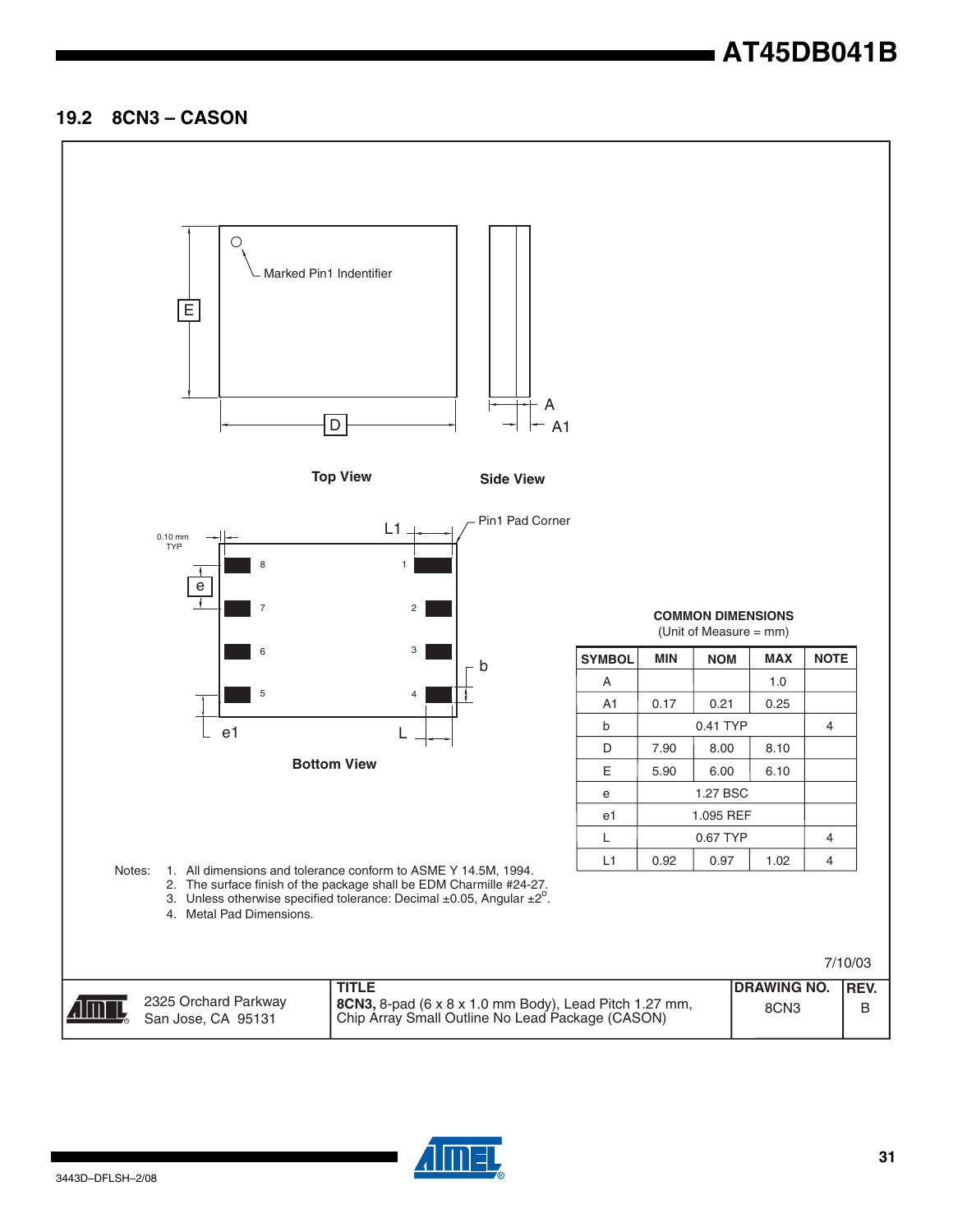

## **19.3 28R – SOIC**[\(1\)](#page-31-0)



#### <span id="page-31-0"></span>Note: 1. The next generation DataFlash devices will not be offered in 28-SOIC package, therefore, this package is not recommended for new designs.

**REV.** 

5/18/2004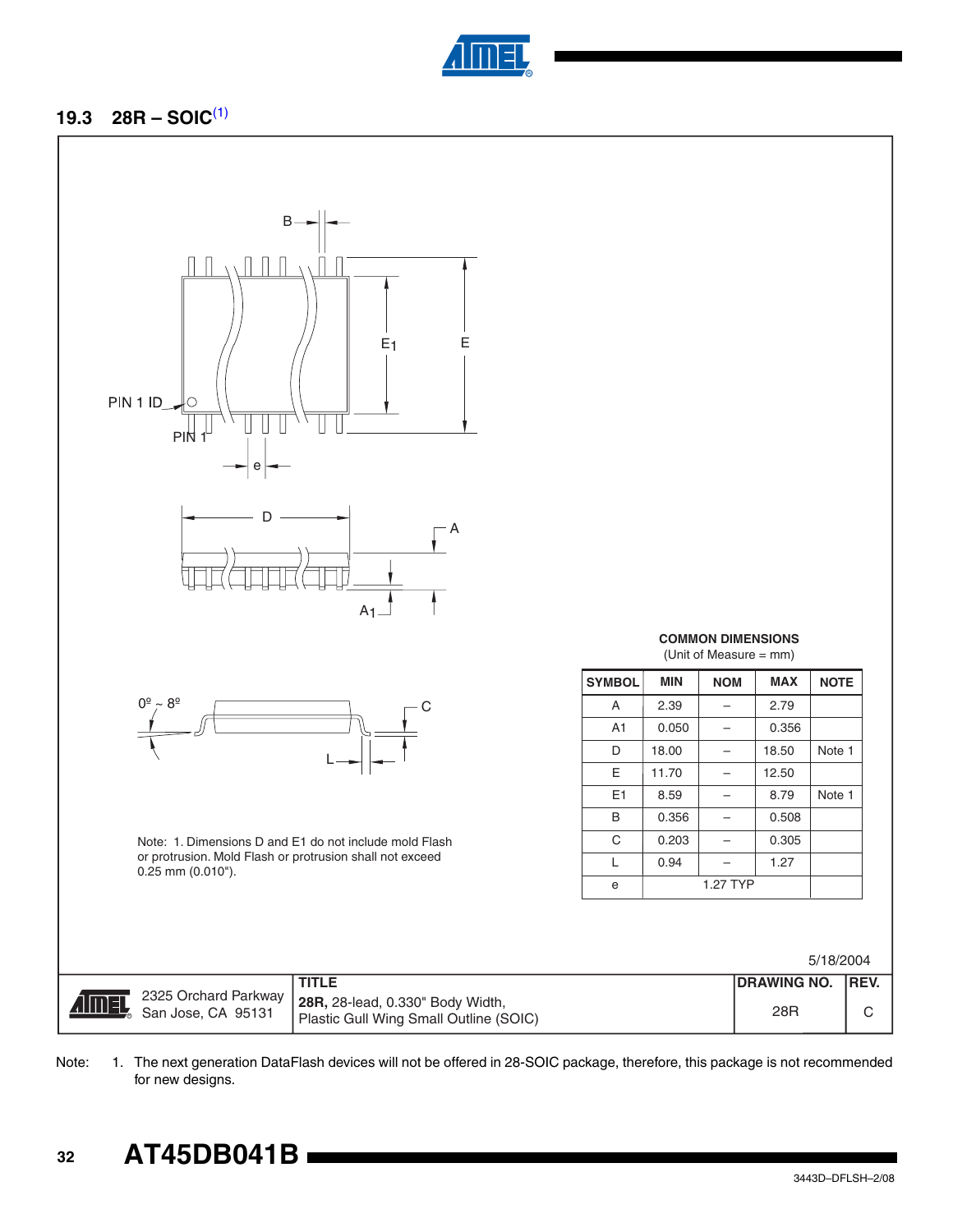## **AT45DB041B**

#### **19.4 8S2 – EIAJ SOIC**



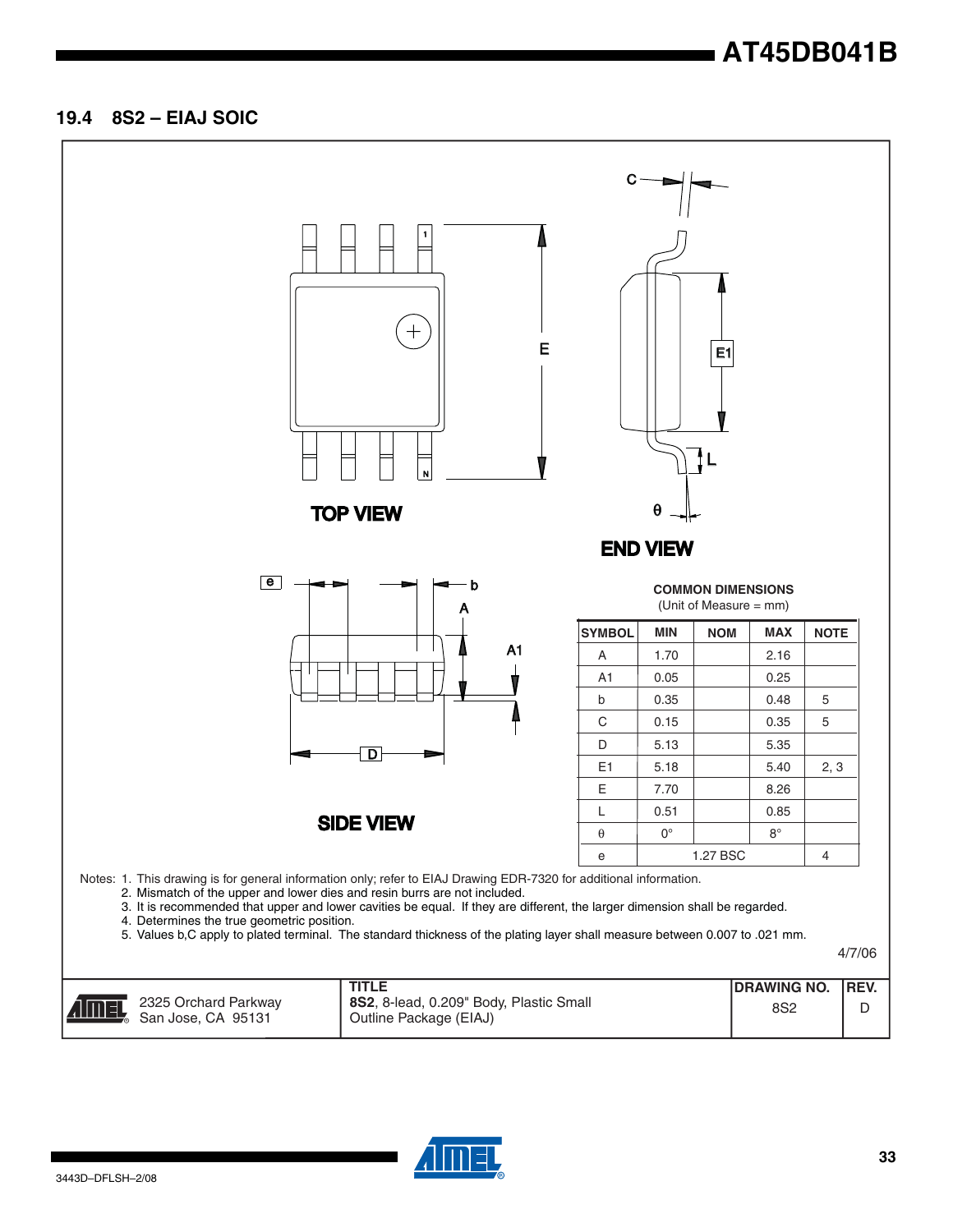

#### **19.5 28T – TSOP**

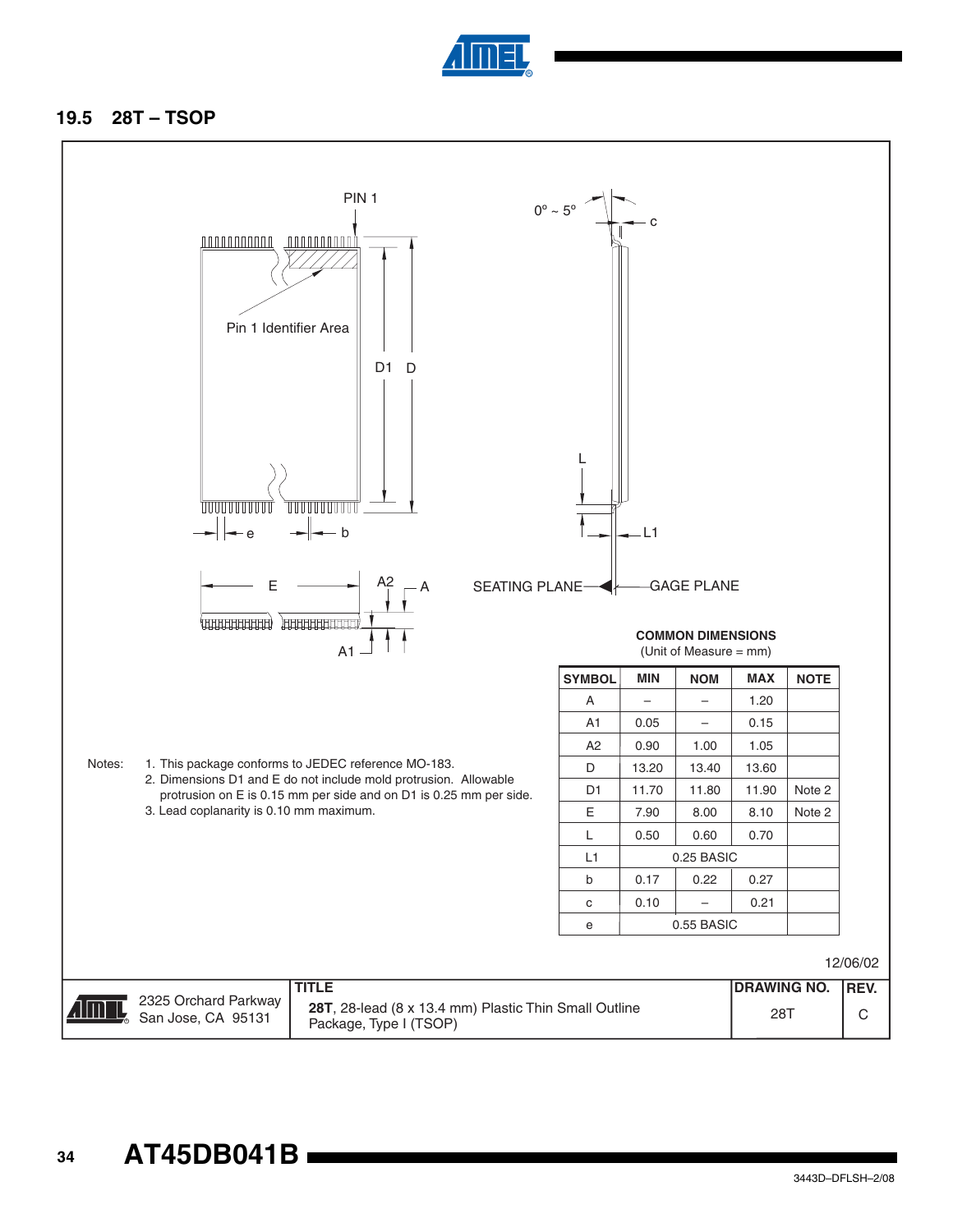

#### **Headquarters International**

*Atmel Corporation* 2325 Orchard Parkway San Jose, CA 95131 USA Tel: 1(408) 441-0311 Fax: 1(408) 487-2600

*Atmel Asia* Room 1219 Chinachem Golden Plaza 77 Mody Road Tsimshatsui East Kowloon Hong Kong Tel: (852) 2721-9778 Fax: (852) 2722-1369

*Atmel Europe* Le Krebs 8, Rue Jean-Pierre Timbaud BP 309 78054 Saint-Quentin-en-Yvelines Cedex France Tel: (33) 1-30-60-70-00 Fax: (33) 1-30-60-71-11

#### *Atmel Japan*

9F, Tonetsu Shinkawa Bldg. 1-24-8 Shinkawa Chuo-ku, Tokyo 104-0033 Japan Tel: (81) 3-3523-3551 Fax: (81) 3-3523-7581

#### **Product Contact**

*Web Site* www.atmel.com

*Technical Support* dataflash@atmel.com *Sales Contact* www.atmel.com/contacts

*Literature Requests* www.atmel.com/literature

**Disclaimer:** The information in this document is provided in connection with Atmel products. No license, express or implied, by estoppel or otherwise, to any intellectual property right is granted by this document or in connection with the sale of Atmel products. **EXCEPT AS SET FORTH IN ATMEL'S TERMS AND CONDI-TIONS OF SALE LOCATED ON ATMEL'S WEB SITE, ATMEL ASSUMES NO LIABILITY WHATSOEVER AND DISCLAIMS ANY EXPRESS, IMPLIED OR STATUTORY** WARRANTY RELATING TO ITS PRODUCTS INCLUDING, BUT NOT LIMITED TO, THE IMPLIED WARRANTY OF MERCHANTABILITY, FITNESS FOR A PARTICULAR<br>PURPOSE, OR NON-INFRINGEMENT. IN NO EVENT SHALL ATMEL BE LIABLE FOR ANY DIRECT, INDIRECT, C **TAL DAMAGES (INCLUDING, WITHOUT LIMITATION, DAMAGES FOR LOSS OF PROFITS, BUSINESS INTERRUPTION, OR LOSS OF INFORMATION) ARISING OUT OF THE USE OR INABILITY TO USE THIS DOCUMENT, EVEN IF ATMEL HAS BEEN ADVISED OF THE POSSIBILITY OF SUCH DAMAGES.** Atmel makes no representations or warranties with respect to the accuracy or completeness of the contents of this document and reserves the right to make changes to specifications and product descriptions at any time without notice. Atmel does not make any commitment to update the information contained herein. Unless specifically provided otherwise, Atmel products are not suitable for, and shall not be used in, automotive applications. Atmel's products are not intended, authorized, or warranted for use as components in applications intended to support or sustain life.

**© 2008 Atmel Corporation. All rights reserved.** Atmel®, logo and combinations thereof, Everywhere You Are® , DataFlash® and others, are registered trademarks or trademarks of Atmel Corporation or its subsidiaries. Other terms and product names may be trademarks of others.